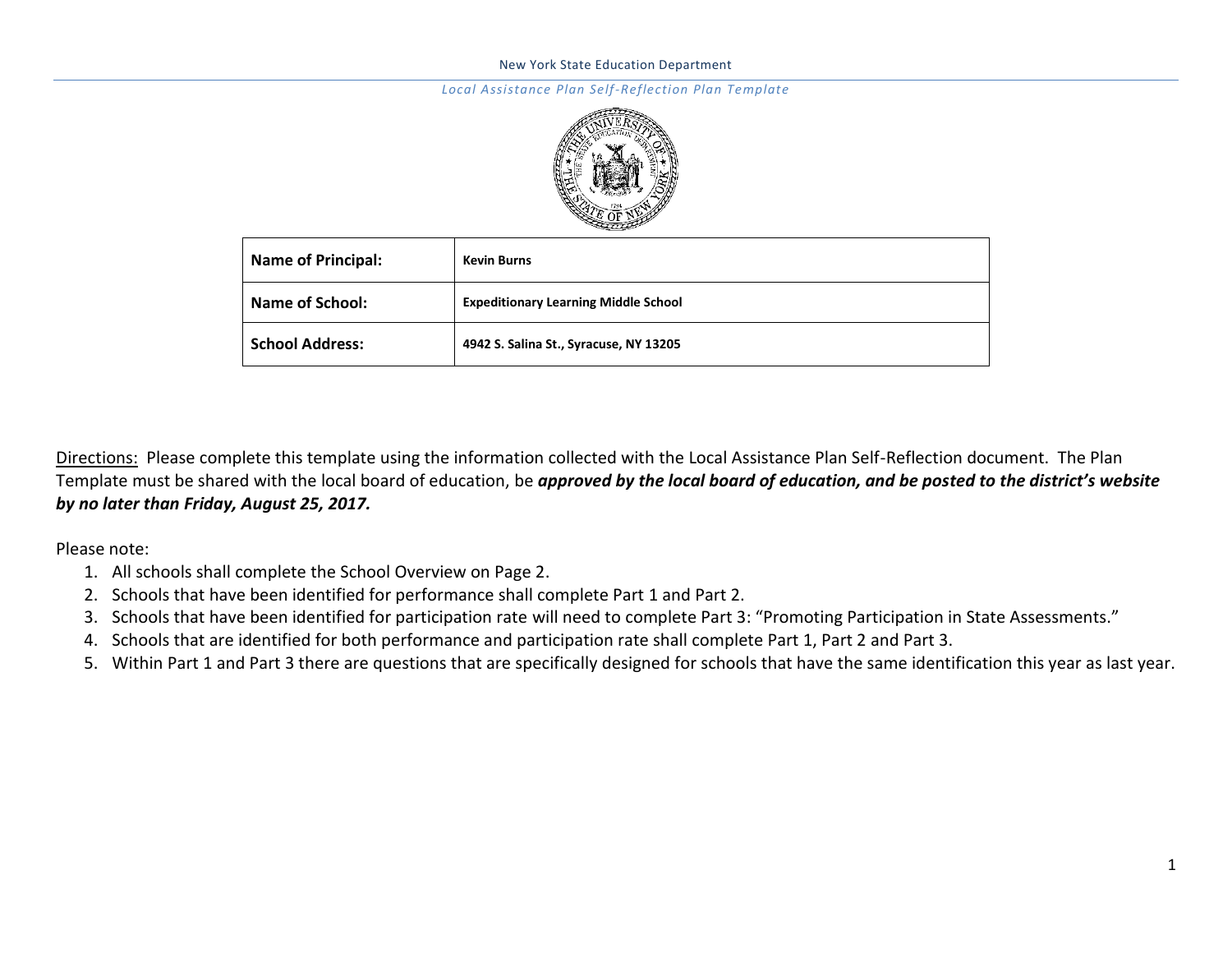# A Message to Parents, the Local Board of Education, and Community Members:

This school has been identified as a Local Assistance Plan School for the 2017-18 school year. The identification is based on the performance of certain groups of students in the school on state assessments and/or the school's participation rate on state assessments. Local Assistance Plan Schools are required to conduct a Self-Reflection, which provides school-based teams with the opportunity to reflect on the practices that exist within the school in preparation for identifying the appropriate next steps for the school. The results of this Self-Reflection have been reviewed by the school and the district, and have been used to create this plan to improve the school's academic performance and/or participation rate. If you have any questions regarding the identification of the school as LAP, or the plan described within this Template, please contact the school or district directly.

| <b>SCHOOL OVERVIEW</b>                                       |
|--------------------------------------------------------------|
| Name of School: Expeditionary Learning Middle School         |
| Individuals Who Assisted in the Development of the LAP Plan: |
| Kevin Burns- Principal                                       |
| Jill Znaczko- Instructional Coach                            |
| Derek Stoll- Math Teacher                                    |
| Jason Toner- Science Teacher                                 |
| Kelly Hutson- Instructional Coach                            |
| Andrea Buck-Vold- Parent                                     |
|                                                              |
|                                                              |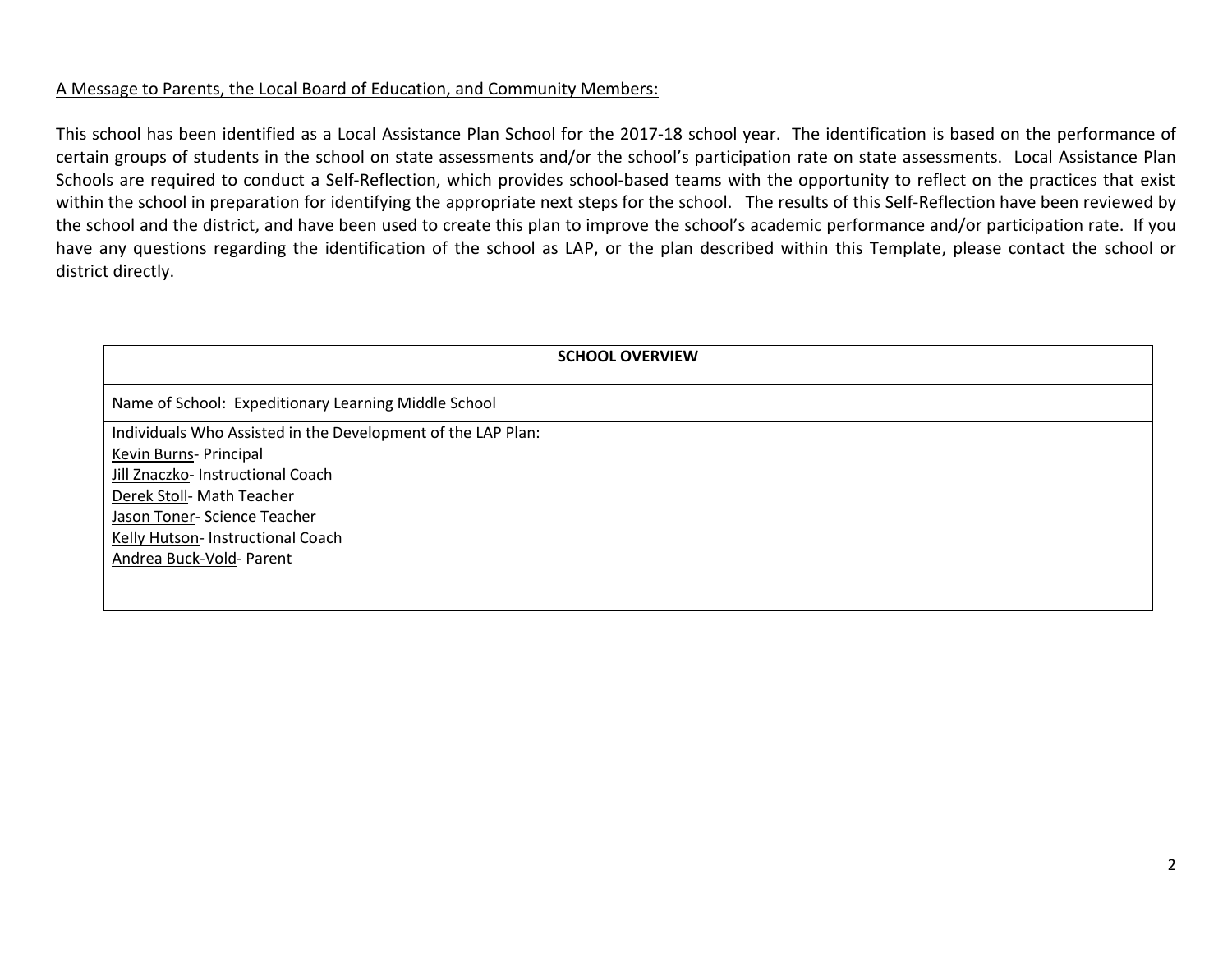The school has been identified for (identify all that apply):

Performance of the following subgroups<sup>\*</sup>:

Economically Disadvantaged 3-8 Math

Participation Rate for the following subgroups<sup>\*\*</sup>

Economically Disadvantaged 3-8 Math

\*Schools identified for Performance shall complete Parts 1 and 2. \*\*Schools identified for Participation Rate shall complete Part 3.

## **Part I: Whole School Reflection**

#### *Directions:*

**ALL SCHOOLS IDENTIFIED FOR PERFORMANCE:** *Review the information gathered using the Local Assistance Plan Self-Reflection Document and any additional information about the school to answer question 3 to 5.*

## *1. Please identify three to five things that the school believes it does well for the identified sub-group(s):*

*1. Interdisciplinary Curriculum –Teachers meet daily in team meetings to plan and document interdisciplinary expedition units in order to provide authentic learning experiences that include local experts, fieldwork, and real-life products that showcase student work from all content areas.*

*2. Student Engagement- Teachers receive ongoing professional development from instructional coaches and EL school designers to plan for daily opportunities to engage in EL protocols, workshops, and total participation techniques. Throughout learning expeditions, students also have unique opportunities to engage with text and material that interests them. Students demonstrate their learning for authentic audiences in multiple formats (performance, reading, documentary films, living museum) four times throughout the year.*

*3. Social/Emotional Developmental Health-Our SIT team meets weekly to ensure needs of our students and families are identified, and supports are put into place to support all students as well as take away any barriers toward growth and success. Our SIT team also meets with our grade level teams of teachers weekly to communicate students' needs and supports, monitor their progress and/or modify the support(s) students need. Our crew curriculum also supports the social and emotional development of our students by providing a teacher advocate to each student that regularly (twice per month) communicates with their families. Crew provides time for all learners to engage in leadership and character building activities.*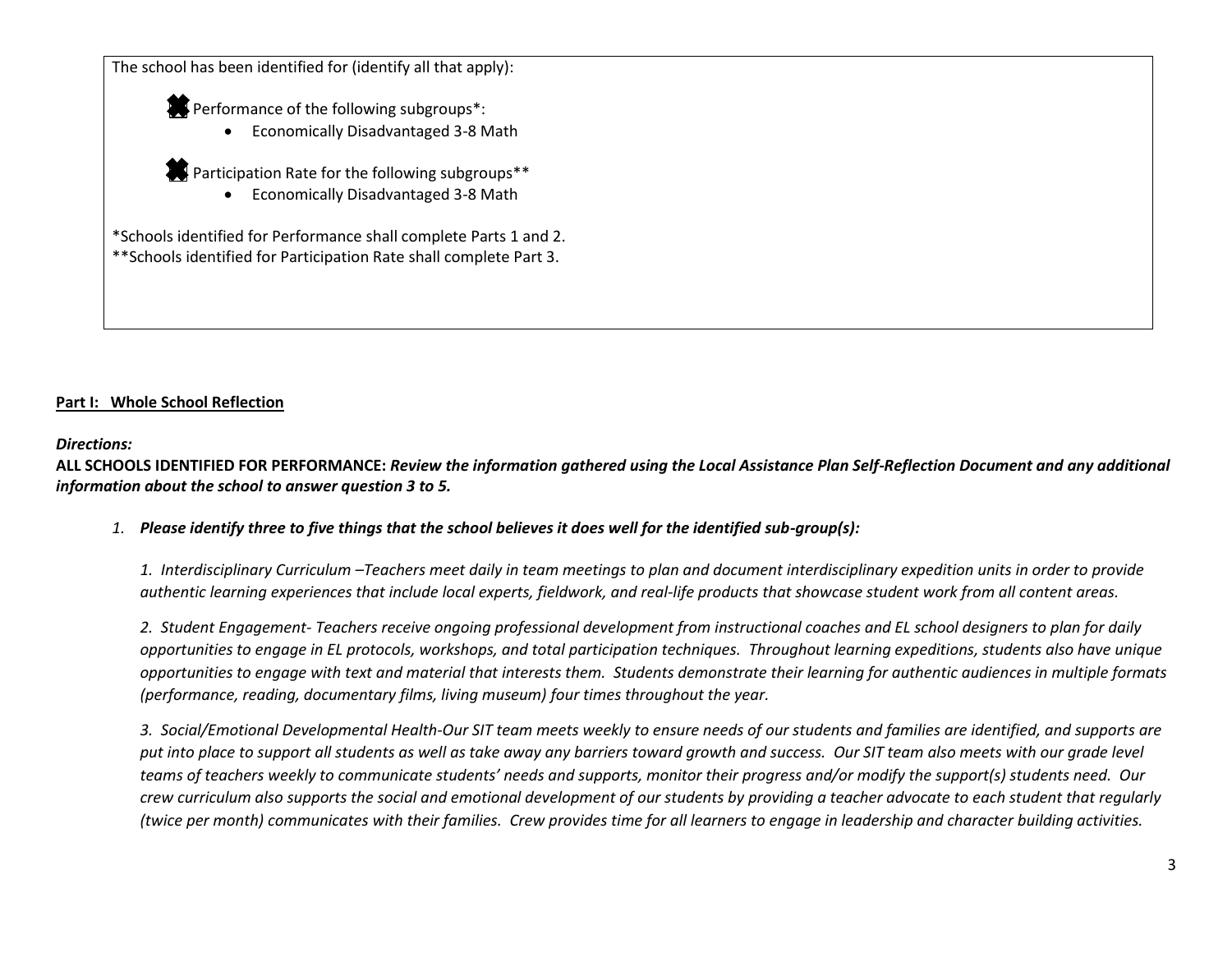# *2. Please identify three to five things that the school believes are barriers that are making it difficult for the school to reach its potential for the identified subgroup(s):*

- 1. Lack of targeted professional development:
	- a) to increase student engagement by *differentiating* our instruction using interdisciplinary curriculum benchmarks. (Tenets 3 and 4)
	- b) to increase the frequency students are attending to and answering *higher levels of questioning* that promotes student engagement. (using Bloom's Taxonomy) (Tenets 3 and 4)
	- c) on *explicit vocabulary instruction* school wide to increase reading comprehension and fluency. (Tenets 3 and 4)

2. Inconsistent family involvement and engagement in the PAC (Parent Advisory Committee) which is held monthly at ELMS. With increased participation in PAC, families of ELMS students would become more knowledgeable of district, school and state level assessment goals. (Tenet 6) 3. Poor attendance for the identified sub group. (Tenet 5)

## *3. Please identify three to five things that the school believes must happen (needs) for the identified subgroup(s) that are currently not happening 1. School staff will participate in school-wide professional development around:*

- a) *differentiated instruction* for all learners to increase student engagement and student outcomes.
- b) enhance *higher order/strategic questioning* that promotes inquiry, academic discourse, and encourages elevated, evidence based discussion for all students.
- c) Increase *explicit vocabulary instruction* in all curriculums to increase word knowledge, reading comprehension, and fluency.

2. Reciprocal communication tools and partnerships with families around promotion, analysis, and celebration of assessment goals, (district, school and state levels) including engaging families in decision-making processes in order to support student learning and growth.

3. Develop a school-wide plan that utilizes the SIT team and crew leaders to target students with attendance issues, communicate with the identified sub group and their families, implement, and monitor the progress of the interventions on a consistent basis.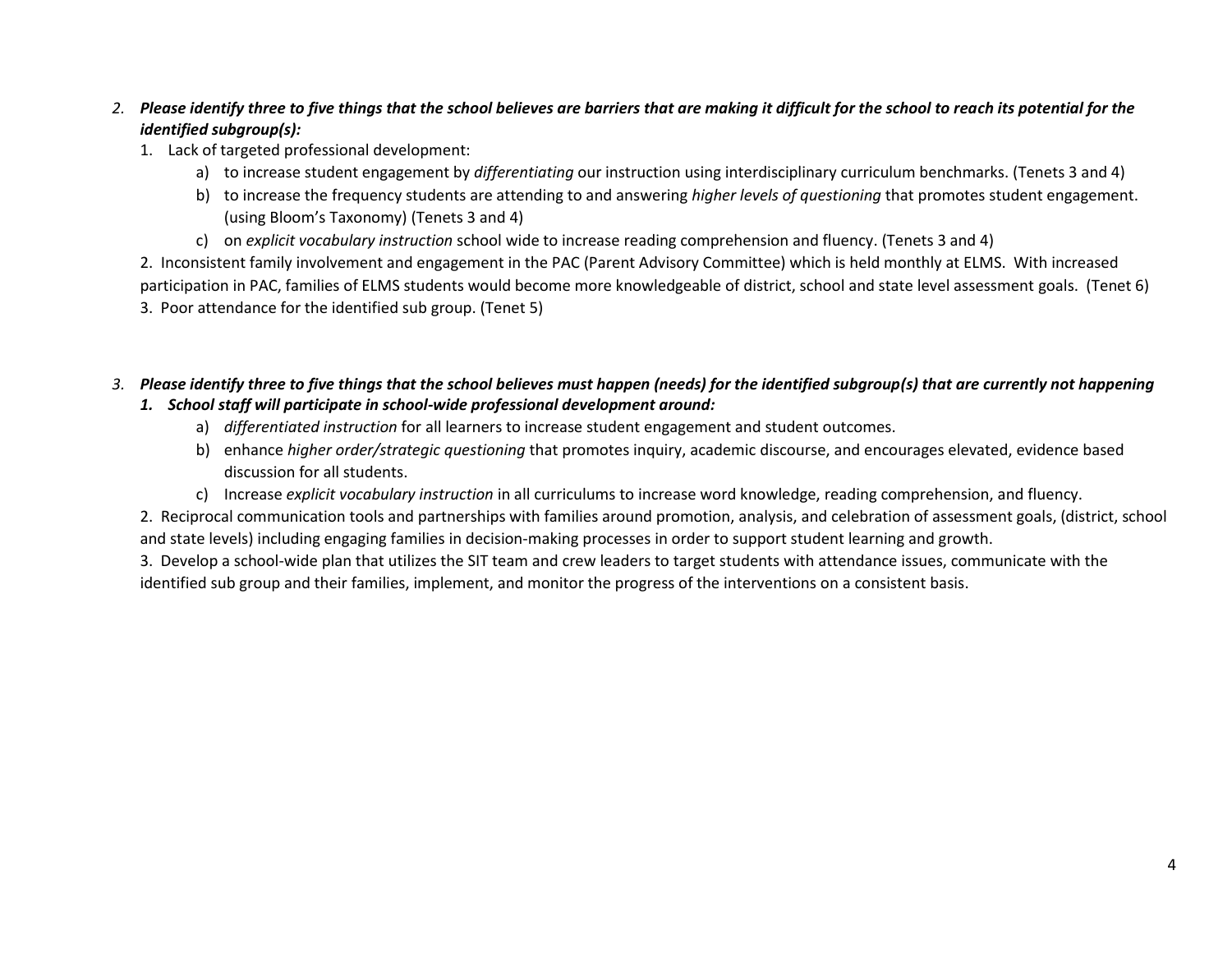**SCHOOLS THAT COMPLETED A LOCAL ASSISTANCE PLAN LAST YEAR***:* **If you completed a Local Assistance Plan last year AND you are identified for the same subgroups this year as you were last year, complete questions 6 and 7 designed for Re-Identified LAP SCHOOLS ONLY.**

**1. RE-IDENTIFIED LAP SCHOOLS ONLY:** Please indicate the three to five things the school identified as barriers in the 2016-17 Local Assistance Plan and, when applicable, briefly indicate the strategies the school used in 2016-17 to address each barrier.

|    | Barrier identified in 2016-17 LAP                                                                                                                                                                                                                                      | Strategies used in 2016-17 to remove barrier                                                                                                                                                                                                                                                                                                                                                                                      |
|----|------------------------------------------------------------------------------------------------------------------------------------------------------------------------------------------------------------------------------------------------------------------------|-----------------------------------------------------------------------------------------------------------------------------------------------------------------------------------------------------------------------------------------------------------------------------------------------------------------------------------------------------------------------------------------------------------------------------------|
| 1. | Lack of focused professional development for<br>teachers and instructional coaches to provide more<br>co-teaching, deeper differentiated opportunities<br>for all learners, higher order/strategic questioning,<br>and intensified vocabulary instruction.             | Daily team meeting with teams of teachers and instructional coaches. Ongoing observation<br>and feedback cycles (teachers and instructional coaches) focused on management in the<br>active classroom, differentiation, higher order questioning, and explicit vocabulary<br>instruction.                                                                                                                                         |
| 2. | Lack of organized family involvement in PAC which<br>is held monthly at ELMS. With increased<br>participation in PAC, parents and families of ELMS<br>students would become more knowledgeable of<br>district, school and state level testing and<br>assessment goals. | PAC monthly meetings give families pertinent information on district and NYS assessments,<br>their relevance and what the results show our students in regards to their strengths and<br>weaknesses. PAC and fall/spring student led conferences focused on students tracking their<br>growth using data and how to analyze the data, identify areas in need of improvement and<br>celebrate student growth.                      |
| 3. | Lack of in-depth training and analysis of<br>reading/language arts and mathematics testing<br>with teachers, parents, and students.                                                                                                                                    | Weekly team meetings with grade level teams and instructional coaches to review and<br>analyze district assessments and plan for how to make students successful on NYS<br>assessments. Quarterly building "data dives" to review, analyze and plan for re-teaching<br>based on ANET data in both ELA and Math. (These results were also tracked with students<br>and communicated with families throughout each marking period). |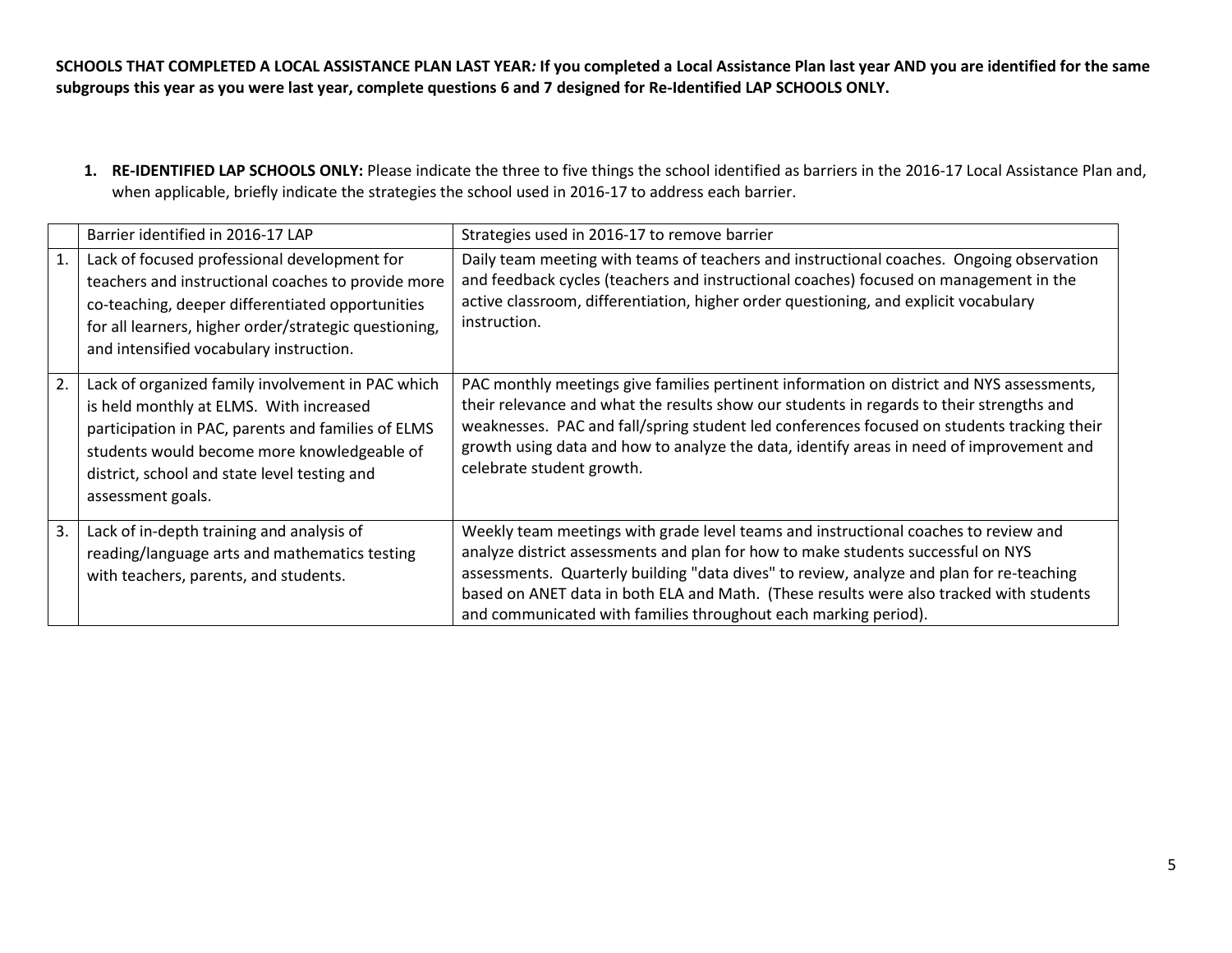1. **RE-IDENTIFIED LAP SCHOOLS ONLY:** Please review the three to five things the school identified as needing to occur in the 2016-17 Local Assistance Plan and compare these things to what was identified in Question 5 above. Indicate if any of the things are the same for both 2016-17 and 2017-18.

|                  | Actions needed to occur identified in 2016-17 LAP     | Actions needed to occur identified in 2017-18 LAP                             | Same both    |
|------------------|-------------------------------------------------------|-------------------------------------------------------------------------------|--------------|
|                  |                                                       |                                                                               | years? (Y/N) |
| 1.               | Communication and partnership with families           | Reciprocal communication tools and partnership with families around           |              |
|                  | around promotion, analysis and celebration of         | promotion, analysis and celebration of assessment goals (district, school and | Yes          |
|                  | assessment goals. (district, school and state levels) | state levels).                                                                |              |
|                  |                                                       | Engage families as partners in the decision-making process, and provide       |              |
|                  |                                                       | them with the tools they need in order to support student growth and          |              |
|                  |                                                       | learning.                                                                     |              |
|                  |                                                       | Utilize the SIT team and crew leaders to communicate with the identified      |              |
|                  |                                                       | sub group to put in place supports necessary to increase attendance.          |              |
|                  |                                                       |                                                                               |              |
| 2.               | Increase explicit vocabulary instruction in all       | Teachers will use common planning time and meetings with the instructional    | Yes          |
|                  | content areas.                                        | coach to collaboratively plan and implement vocabulary instruction on a       |              |
|                  |                                                       | daily basis utilizing best practices.                                         |              |
|                  |                                                       | School leaders will monitor progress through daily walkthroughs.              |              |
| 3.               | Enhance the use of data driven instruction that       | Evidence of this exists in our SCEP 2016-17 and through the Guardians of      | Yes          |
|                  | promotes student self-management of learning.         | Equity Protocol, therefore, we will continue to utilize these strategies      |              |
|                  |                                                       | knowing it is evident in weekly team meetings, quarterly staff meetings and a |              |
|                  |                                                       | part of growth/data tracking weekly with teachers and students.               |              |
| $\overline{4}$ . | Enhance differentiated instruction for all learners   | Teachers will use data to plan for targeted, differentiated instruction that  | Yes          |
|                  | to increase student achievement.                      | meets the needs of all students, and will better understand student           |              |
|                  |                                                       | strengths and weaknesses through the use of learning progressions,            |              |
|                  |                                                       | formative assessments, ANET and STAR.                                         |              |
|                  |                                                       | Students will participate in goal-setting in an effort to show ownership and  |              |
|                  |                                                       | reflect on their progress.                                                    |              |
| 5.               | Enhance higher order/strategic questioning that       | Provide professional development around higher order/strategic questioning    | Yes          |
|                  | promotes, and encourages evidence based               | that promotes inquiry and encourages elevated evidence based discourse for    |              |
|                  | discourse for all students to increase problem        | all students.                                                                 |              |
|                  | solving techniques.                                   |                                                                               |              |
|                  |                                                       | School leaders will monitor progress through daily walkthroughs.              |              |
|                  |                                                       |                                                                               |              |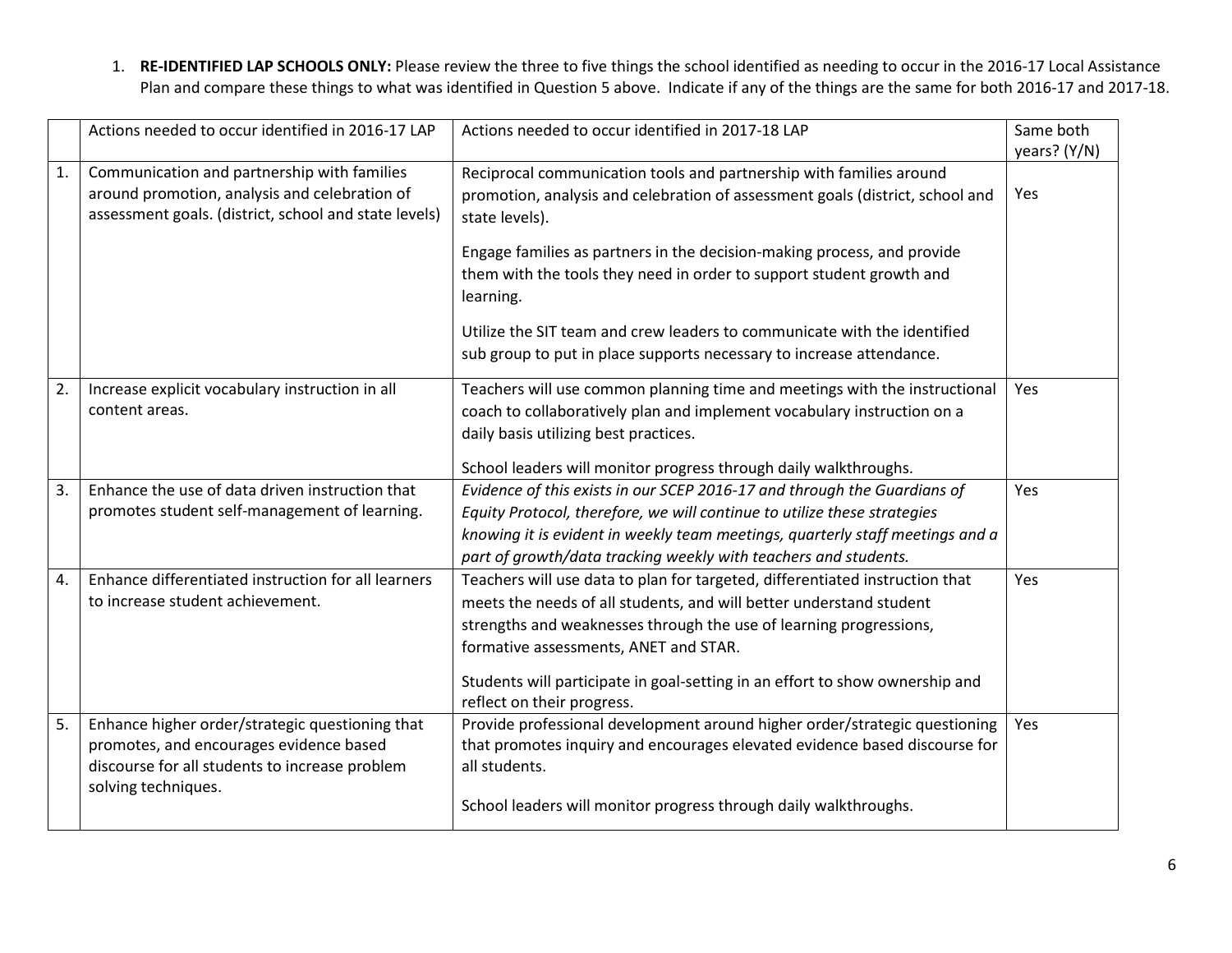#### **Part II: Plan for Overcoming Barriers and Addressing Needs**

Directions: Please complete the following chart to create a plan for overcoming barriers for the identified subgroup and/or addressing any needs that must be met for the identified subgroup.

*Barrier/Need to be addressed* – Choose from the barriers or needs identified in Part 1. *Strategy to be implemented* - Describe the strategy that will be used to address the barrier/need. *Resources to be used* – Describe what resources (human capital, funding, etc.) will be used to support the strategy. **Specialized PD involved –** Describe any necessary professional development that must happen to ensure effective implementation of the strategy. *Mid-year Benchmark Goal (staff efforts)* – Describe what will have been accomplished by the middle of the school year in terms of staff efforts. *Mid-year Benchmark Goal (student outcomes)* – Describe what will have been accomplished by the middle of the school year in terms of student outcomes. *End of the Year Quantifiable Goal* - Describe what will have been accomplished by the end of the school year in terms of student outcomes. *Person(s) responsible for strategy implementation* –Determine who will be responsible for implementation of the strategy. *Time period for implementation* – List key dates for the planning, implementation, and evaluation of the strategy.

| <b>Barrier or</b><br>need to be<br>addressed: | <b>Strategy to</b><br>be<br>implemented | <b>Resources to</b><br>be used: | <b>Specialized</b><br><b>PD</b> involved: | Mid-year<br><b>Benchmark</b><br>Goal:<br>(STAFF<br><b>EFFORTS)</b> | Mid-year<br><b>Benchmark</b><br>Goal<br><b>(STUDENT</b><br><b>OUTCOMES):</b> | End of the<br>Year<br>Quantifiable<br>Goal:<br><b>(STUDENT</b><br><b>OUTCOMES)</b> | Person(s)<br><b>Responsible for</b><br><b>Strategy</b><br>Implementation: | <b>Time Period for</b><br>implementation: |
|-----------------------------------------------|-----------------------------------------|---------------------------------|-------------------------------------------|--------------------------------------------------------------------|------------------------------------------------------------------------------|------------------------------------------------------------------------------------|---------------------------------------------------------------------------|-------------------------------------------|
| Lack of                                       | Weekly PD at                            | Instructional                   | We will also                              | Staff will                                                         | ANET 2, STAR                                                                 | ANET 3,                                                                            | Administration,                                                           | $July/Aug -$                              |
| Differentiated                                | Roots crew                              | coaches will                    | utilize our EL                            | analyze results                                                    | 2 results will                                                               | STAR <sub>3</sub>                                                                  | Instructional                                                             | Administration                            |
| Instruction                                   | meetings to                             | deliver the PD                  | school                                    | for ANET 1,                                                        | show a 2%                                                                    | results will                                                                       | Coaches,                                                                  | and Instructional                         |
|                                               | analyze                                 | weekly and                      | designers to                              | STAR 1 results                                                     | increase                                                                     | show a 5%                                                                          | Teachers, EL                                                              | coaches will meet                         |
|                                               | student data                            | will follow up                  | provide PD in                             | to target sub                                                      | from the Fall                                                                | increase on                                                                        | <b>School Designers</b>                                                   | to restructure                            |
|                                               | and create                              | with                            | addition to                               | groups and                                                         | benchmark in                                                                 | the Spring                                                                         |                                                                           | weekly staff                              |
|                                               | targeted                                | observation                     | the PD that                               | develop re-                                                        | ELA, Math                                                                    | benchmark                                                                          |                                                                           | meetings to                               |
|                                               | lessons that                            | and feedback                    | instructional                             | teaching plans.                                                    | and for all                                                                  | in ELA, Math                                                                       |                                                                           | include                                   |
|                                               | support                                 | cycles.                         | coaches will                              | Begin progress                                                     | sub-groups.                                                                  | and for all                                                                        |                                                                           | professional                              |
|                                               | differentiated                          | School                          | facilitate                                | monitoring of                                                      |                                                                              | sub-groups                                                                         |                                                                           | development on                            |
|                                               | instruction                             | leaders will                    | monthly. EL                               | identified sub                                                     |                                                                              |                                                                                    |                                                                           | differentiated                            |
|                                               | focused on                              | monitor                         | School                                    | group.                                                             |                                                                              |                                                                                    |                                                                           | instruction.                              |
|                                               | identified sub                          | during weekly                   | designers will                            |                                                                    |                                                                              |                                                                                    |                                                                           | Administration                            |
|                                               | group.                                  | walkthroughs.                   | implement a                               |                                                                    |                                                                              |                                                                                    |                                                                           | and Instructional                         |
|                                               |                                         |                                 | PLC to                                    |                                                                    |                                                                              |                                                                                    |                                                                           | coaches will also                         |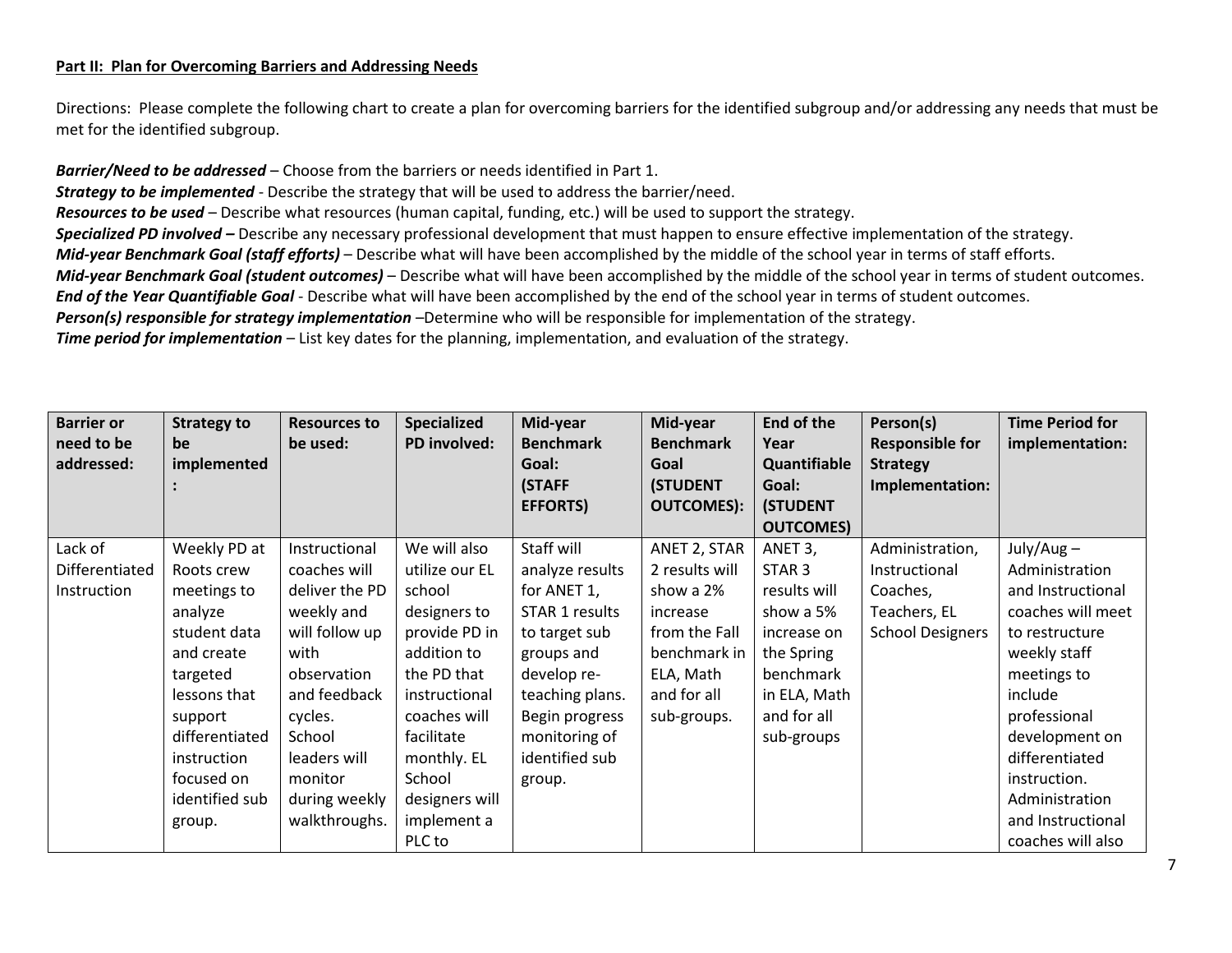| <b>Barrier or</b><br>need to be<br>addressed: | <b>Strategy to</b><br>be<br>implemented | <b>Resources to</b><br>be used: | Specialized<br>PD involved:                        | Mid-year<br><b>Benchmark</b><br>Goal:<br>(STAFF<br><b>EFFORTS)</b> | Mid-year<br><b>Benchmark</b><br>Goal<br><b>(STUDENT</b><br><b>OUTCOMES):</b> | <b>End of the</b><br>Year<br>Quantifiable<br>Goal:<br><b>(STUDENT</b><br><b>OUTCOMES)</b> | Person(s)<br><b>Responsible for</b><br><b>Strategy</b><br>Implementation: | <b>Time Period for</b><br>implementation:                                                                                                                                                                                                                                                                                                                                                       |
|-----------------------------------------------|-----------------------------------------|---------------------------------|----------------------------------------------------|--------------------------------------------------------------------|------------------------------------------------------------------------------|-------------------------------------------------------------------------------------------|---------------------------------------------------------------------------|-------------------------------------------------------------------------------------------------------------------------------------------------------------------------------------------------------------------------------------------------------------------------------------------------------------------------------------------------------------------------------------------------|
|                                               |                                         |                                 | support<br>teacher<br>development<br>in this area. |                                                                    |                                                                              |                                                                                           |                                                                           | plan EL school<br>designer visits for<br>the year and plan<br>for PD.<br>Sept-June-<br>weekly team<br>meetings to<br>review<br>observation and<br>feedback cycles<br>October/January/<br>April/ June-<br>Evaluate results<br>on STAR district<br>assessments.<br>Students will<br>monitor their<br>growth at each<br>benchmark and<br>set goals with<br>teachers to foster<br>a growth mindset. |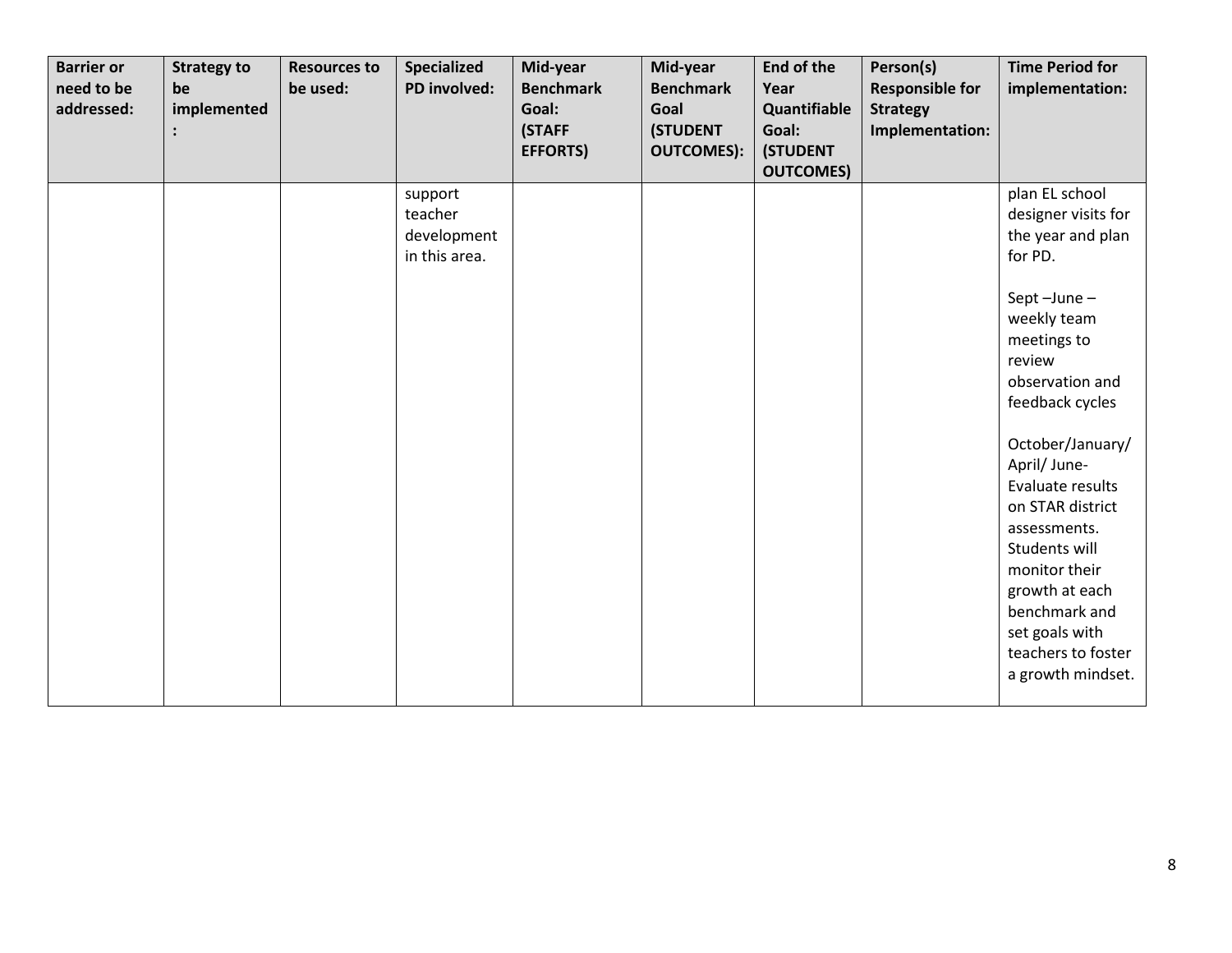| <b>Barrier or</b> | <b>Strategy to</b> | <b>Resources to</b> | Specialized    | Mid-year              | Mid-year                | End of the            | Person(s)                          | <b>Time Period for</b> |
|-------------------|--------------------|---------------------|----------------|-----------------------|-------------------------|-----------------------|------------------------------------|------------------------|
| need to be        | be                 | be used:            | PD involved:   | <b>Benchmark</b>      | <b>Benchmark</b>        | Year                  | <b>Responsible for</b>             | implementation:        |
| addressed:        | implemented        |                     |                | Goal:<br>(STAFF       | Goal<br><b>(STUDENT</b> | Quantifiable<br>Goal: | <b>Strategy</b><br>Implementation: |                        |
|                   |                    |                     |                | <b>EFFORTS)</b>       | <b>OUTCOMES):</b>       | <b>(STUDENT</b>       |                                    |                        |
|                   |                    |                     |                |                       |                         | <b>OUTCOMES)</b>      |                                    |                        |
| Need for          | School             | Instructional       | We will also   | <b>Best practices</b> | See above.              | See above.            | Administration,                    | $July/Aug -$           |
| increased         | Leaders will       | coaches will        | utilize our EL | and                   | Also,                   | Students will         | Instructional                      | Two/Three Day          |
| professional      | ensure             | deliver the PD      | school         | instructional         | students will           | also be able          | Coaches,                           | Institutes at ELMS     |
| development       | continued PD       | weekly and          | designers to   | strategies            | be able to              | to articulate         | Teachers, EL                       | for PD                 |
| to increase       | around             | will follow up      | support the    | observed in           | articulate              | their goals           | <b>School Designers</b>            | Jul 14-15-16           |
| the frequency     | student            | with                | PD delivered   | lesson plans,         | goals and               | and track             |                                    | August 16-17           |
| students are      | engagement         | observation         | by             | anchor charts,        | their                   | progress.             |                                    |                        |
| attending to      | with higher        | and feedback        | instructional  | walkthroughs,         | progress                |                       |                                    | Sept-June-PD           |
| and               | level              | cycles.             | coaches        | planning              | towards                 |                       |                                    | followed up            |
| answering         | cognitive          | School              | monthly and    | meetings,             | those goals             |                       |                                    | weekly team            |
| higher levels     | demands in         | leaders will        | provide PD to  | observation           | through                 |                       |                                    | meetings and           |
| of                | daily team         | monitor             | meet the       | feedback, and         | reflection              |                       |                                    | observation and        |
|                   | meetings           | during weekly       | needs of       | formal                | and                     |                       |                                    | feedback cycles        |
| questioning       | (teachers and      | walkthroughs        | individual     | observations by       | ownership at            |                       |                                    |                        |
| that              | instructional      |                     | teachers. EL   | administration.       | showcase                |                       |                                    | October/January/       |
| promotes          | coaches) and       |                     | School         |                       | events.                 |                       |                                    | April/June-            |
| student           | monitor            |                     | designers will |                       |                         |                       |                                    | Evaluate results       |
| engagement.       | during             |                     | implement a    |                       |                         |                       |                                    | on STAR district       |
| (using            | observation        |                     | PLC to         |                       |                         |                       |                                    | assessments (10%       |
| Bloom's           | and feedback       |                     | support        |                       |                         |                       |                                    | growth per             |
| Taxonomy)         | cycles             |                     | teacher        |                       |                         |                       |                                    | benchmark)             |
|                   | (teachers and      |                     | development    |                       |                         |                       |                                    | Students will          |
|                   | instructional      |                     | in this area.  |                       |                         |                       |                                    | monitor their          |
|                   | coaches) on a      |                     |                |                       |                         |                       |                                    | growth at each         |
|                   | weekly basis.      |                     |                |                       |                         |                       |                                    | benchmark and          |
|                   |                    |                     |                |                       |                         |                       |                                    | set goals with         |
|                   |                    |                     |                |                       |                         |                       |                                    | teachers to foster     |
|                   |                    |                     |                |                       |                         |                       |                                    | a growth mindset.      |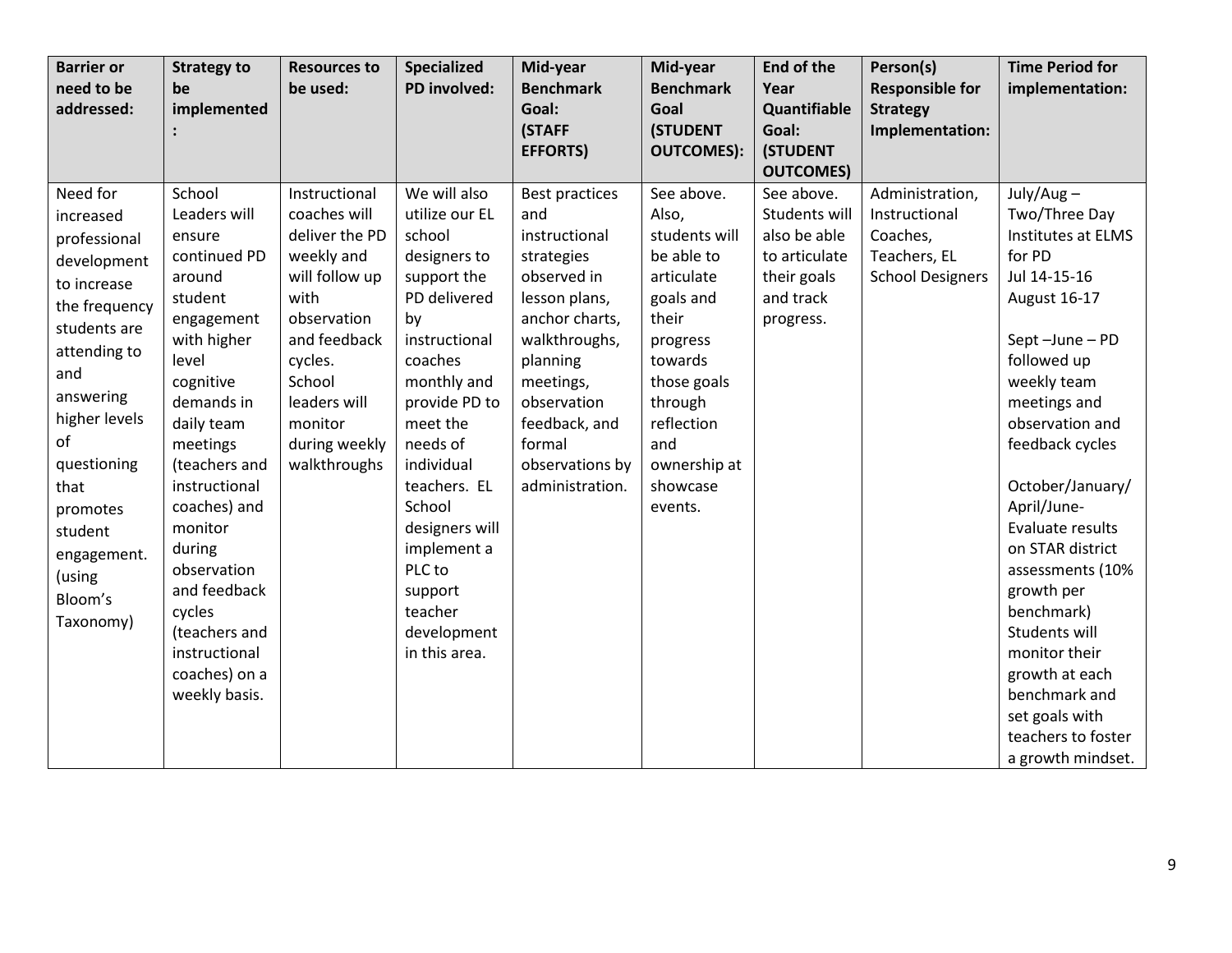| <b>Barrier or</b> | <b>Strategy to</b> | <b>Resources to</b> | <b>Specialized</b> | Mid-year         | Mid-year          | <b>End of the</b>              | Person(s)               | <b>Time Period for</b> |
|-------------------|--------------------|---------------------|--------------------|------------------|-------------------|--------------------------------|-------------------------|------------------------|
| need to be        | be                 | be used:            | PD involved:       | <b>Benchmark</b> | <b>Benchmark</b>  | Year                           | <b>Responsible for</b>  | implementation:        |
| addressed:        | implemented        |                     |                    | Goal:            | Goal              | Quantifiable                   | <b>Strategy</b>         |                        |
|                   |                    |                     |                    | (STAFF           | <b>(STUDENT</b>   | Goal:                          | Implementation:         |                        |
|                   |                    |                     |                    | <b>EFFORTS)</b>  | <b>OUTCOMES):</b> | <b>(STUDENT</b>                |                         |                        |
|                   | School             | Instructional       | We will also       |                  |                   | <b>OUTCOMES)</b><br>See above. |                         |                        |
| Lack of           |                    |                     |                    | Best practices   | See above.        |                                | Administration,         | $July/Aug -$           |
| Explicit          | Leaders will       | coaches will        | utilize our EL     | and              | Also,             | Students will                  | Instructional           | Two/Three Day          |
| Vocabulary        | ensure             | deliver the PD      | school             | instructional    | students will     | also be able                   | Coaches,                | Institutes at ELMS     |
| Instruction       | continued PD       | weekly and          | designers to       | strategies       | be able to        | to articulate                  | Teachers, EL            | for PD                 |
|                   | around             | will follow up      | support the        | observed in      | articulate        | their goals                    | <b>School Designers</b> | Jul 14-15-16           |
|                   | vocabulary         | with                | PD delivered       | lesson plans,    | goals and         | and track                      |                         | August 16-17           |
|                   | instruction in     | observation         | by                 | anchor charts,   | their             | progress.                      |                         |                        |
|                   | daily team         | and feedback        | instructional      | walkthroughs,    | progress          |                                |                         | Sept-June-PD           |
|                   | meetings           | cycles.             | coaches            | planning         | towards           |                                |                         | followed up            |
|                   | (teachers and      | School              | monthly and        | meetings,        | those goals       |                                |                         | weekly team            |
|                   | instructional      | leaders will        | provide PD to      | observation      | through           |                                |                         | meetings and           |
|                   | coaches) and       | monitor             | meet the           | feedback, and    | reflection        |                                |                         | observation and        |
|                   | monitor            | during weekly       | needs of           | formal           | and               |                                |                         | feedback cycles        |
|                   | during             | walkthroughs        | individual         | observations by  | ownership at      |                                |                         |                        |
|                   | observation        |                     | teachers. EL       | administration.  | showcase          |                                |                         | October/January/       |
|                   | and feedback       |                     | School             |                  | events.           |                                |                         | April/June-            |
|                   | cycles             |                     | designers will     |                  |                   |                                |                         | Evaluate results       |
|                   | (teachers and      |                     | implement a        |                  |                   |                                |                         | on STAR district       |
|                   | instructional      |                     | PLC to             |                  |                   |                                |                         | assessments (10%       |
|                   | coaches) on a      |                     | support            |                  |                   |                                |                         | growth per             |
|                   | weekly basis.      |                     | teacher            |                  |                   |                                |                         | benchmark)             |
|                   |                    |                     | development        |                  |                   |                                |                         | Students will          |
|                   |                    |                     | in this area.      |                  |                   |                                |                         | monitor their          |
|                   |                    |                     |                    |                  |                   |                                |                         | growth at each         |
|                   |                    |                     |                    |                  |                   |                                |                         | benchmark and          |
|                   |                    |                     |                    |                  |                   |                                |                         | set goals with         |
|                   |                    |                     |                    |                  |                   |                                |                         | teachers to foster     |
|                   |                    |                     |                    |                  |                   |                                |                         | a growth mindset.      |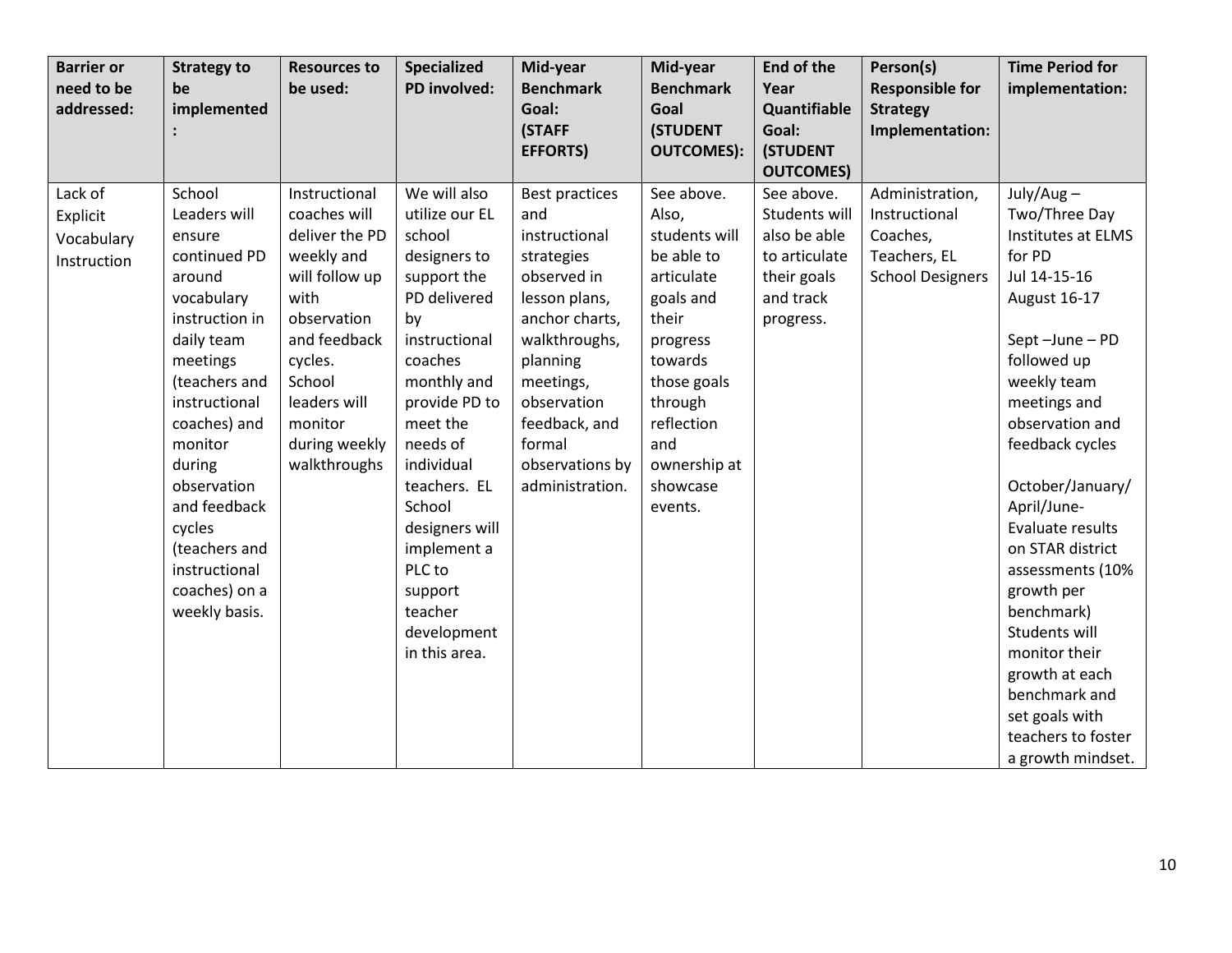| <b>Barrier or</b><br>need to be<br>addressed: | <b>Strategy to</b><br>be<br>implemented                                                                                                                                                                                                                   | <b>Resources to</b><br>be used:                                                                                                                                                                                                                                                                                                                                                                                                                      | <b>Specialized</b><br>PD involved:                                                                                                                                                                                                                          | Mid-year<br><b>Benchmark</b><br>Goal:                                                                                                                                                                                                                                                                                                                                                                                    | Mid-year<br><b>Benchmark</b><br>Goal                                                                                                                                                                                                                                                 | End of the<br>Year<br>Quantifiable                                                                                                               | Person(s)<br><b>Responsible for</b><br><b>Strategy</b>                       | <b>Time Period for</b><br>implementation:                                                                                                                                                                                                                                                                                                                                   |
|-----------------------------------------------|-----------------------------------------------------------------------------------------------------------------------------------------------------------------------------------------------------------------------------------------------------------|------------------------------------------------------------------------------------------------------------------------------------------------------------------------------------------------------------------------------------------------------------------------------------------------------------------------------------------------------------------------------------------------------------------------------------------------------|-------------------------------------------------------------------------------------------------------------------------------------------------------------------------------------------------------------------------------------------------------------|--------------------------------------------------------------------------------------------------------------------------------------------------------------------------------------------------------------------------------------------------------------------------------------------------------------------------------------------------------------------------------------------------------------------------|--------------------------------------------------------------------------------------------------------------------------------------------------------------------------------------------------------------------------------------------------------------------------------------|--------------------------------------------------------------------------------------------------------------------------------------------------|------------------------------------------------------------------------------|-----------------------------------------------------------------------------------------------------------------------------------------------------------------------------------------------------------------------------------------------------------------------------------------------------------------------------------------------------------------------------|
|                                               |                                                                                                                                                                                                                                                           |                                                                                                                                                                                                                                                                                                                                                                                                                                                      |                                                                                                                                                                                                                                                             | (STAFF<br><b>EFFORTS)</b>                                                                                                                                                                                                                                                                                                                                                                                                | <b>(STUDENT</b><br><b>OUTCOMES):</b>                                                                                                                                                                                                                                                 | Goal:<br><b>(STUDENT</b>                                                                                                                         | Implementation:                                                              |                                                                                                                                                                                                                                                                                                                                                                             |
|                                               |                                                                                                                                                                                                                                                           |                                                                                                                                                                                                                                                                                                                                                                                                                                                      |                                                                                                                                                                                                                                                             |                                                                                                                                                                                                                                                                                                                                                                                                                          |                                                                                                                                                                                                                                                                                      | <b>OUTCOMES)</b>                                                                                                                                 |                                                                              |                                                                                                                                                                                                                                                                                                                                                                             |
| Lack of Family<br>involvement<br>in PAC       | Promote<br>participation<br>and<br>involvement<br>with PAC,<br>Open House/<br>Curriculum<br>Night,<br><b>Student Led</b><br>Conferences,<br>Communicati<br>on with Crew<br>Leaders<br>monthly,<br>exhibition and<br>celebration of<br>learning<br>nights. | A Parent<br>Involvement<br>Plan in which<br>Instructional<br>coaches<br>collaborate<br>with principal,<br>PAC, and<br>teachers to<br>develop and<br>sustain<br>reciprocal<br>communicati<br>on efforts<br>(letters,<br>electronic<br>media) with<br>parents<br>monthly<br>around<br>academic<br>progress,<br>behavior and<br>attendance.<br>During<br>student led<br>conferences<br>two times a<br>year we will<br>invite and<br>promote<br>parental | Informative<br>meeting<br>agendas and<br>necessary<br>training for<br>parents and<br>families<br>around<br>success<br>criteria in all<br>areas, district<br>benchmark<br>assessments,<br>and reading/<br>interpreting<br>NY state<br>assessment<br>results. | <b>ELMS staff work</b><br>to collect<br>informative<br>data from PAC<br>members via<br>survey to gauge<br>their feelings<br>about parental<br>involvement<br>and student<br>participation on<br>NY state<br>assessments.<br>ELMS staff will<br>work to collect<br>data (via<br>survey) during<br>fall and spring<br>student led<br>conferences<br>about their<br>feelings on NY<br>state<br>assessment<br>participation. | <b>ELMS</b> staff<br>will collect<br>participation<br>rates on<br>district<br>benchmark<br>assessments<br>leading to<br>the NY state<br>assessments.<br><b>ELMS</b> staff<br>will celebrate<br>student<br>efforts and<br>academic<br>success<br>monthly at<br>community<br>meetings. | Parental<br>involvement<br>in PAC will<br>increase by<br>10% and<br>95%-100%<br>of students<br>will<br>participate<br>in NY state<br>assessments | Principal,<br>Instructional<br>Coaches,<br>Support Staff,<br><b>Teachers</b> | September-June-<br>monthly PAC<br>meetings<br>September- June-<br>Parent<br>Communications<br>2-3 times per<br>month (scripted)<br>September-<br>January-Open<br>House/Curriculum<br>Night, Student Led<br>Conferences, fall<br>exhibition night<br>and celebration of<br>learning nights<br>January- June-<br>Student Led<br>Conferences and<br>spring exhibition<br>night |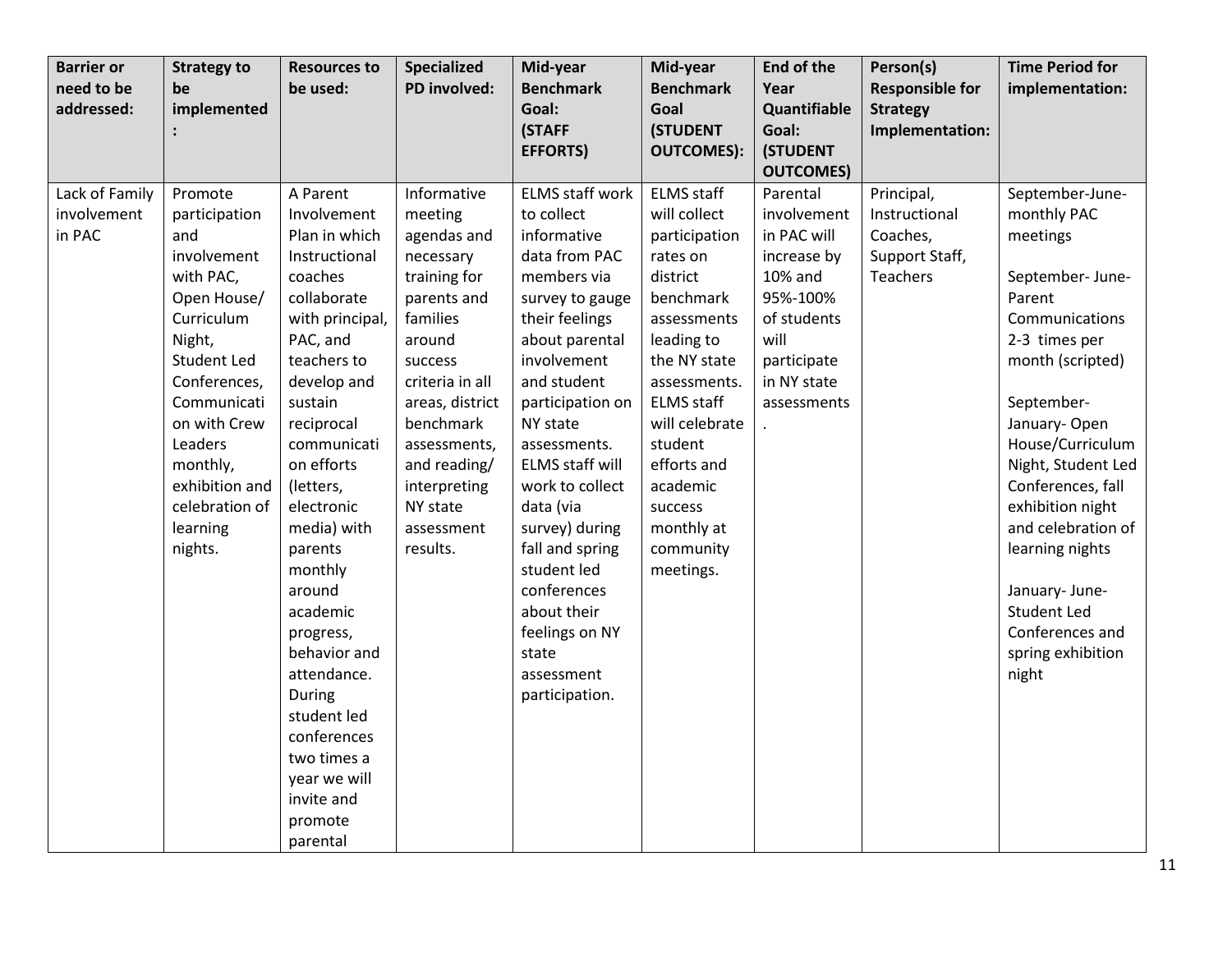| <b>Barrier or</b><br>need to be<br>addressed: | <b>Strategy to</b><br>be<br>implemented | <b>Resources to</b><br>be used:                                                                                                                            | Specialized<br>PD involved: | Mid-year<br><b>Benchmark</b><br>Goal:<br>(STAFF<br><b>EFFORTS)</b> | Mid-year<br><b>Benchmark</b><br>Goal<br><b>(STUDENT</b><br><b>OUTCOMES):</b> | <b>End of the</b><br>Year<br>Quantifiable<br>Goal:<br><b>(STUDENT</b><br><b>OUTCOMES)</b> | Person(s)<br><b>Responsible for</b><br><b>Strategy</b><br>Implementation: | <b>Time Period for</b><br>implementation: |
|-----------------------------------------------|-----------------------------------------|------------------------------------------------------------------------------------------------------------------------------------------------------------|-----------------------------|--------------------------------------------------------------------|------------------------------------------------------------------------------|-------------------------------------------------------------------------------------------|---------------------------------------------------------------------------|-------------------------------------------|
|                                               |                                         | involvement<br>in ELMS PAC.<br>Engage<br>families as<br>partners in<br>decision<br>making<br>processes to<br>support<br>student<br>growth and<br>learning. |                             |                                                                    |                                                                              |                                                                                           |                                                                           |                                           |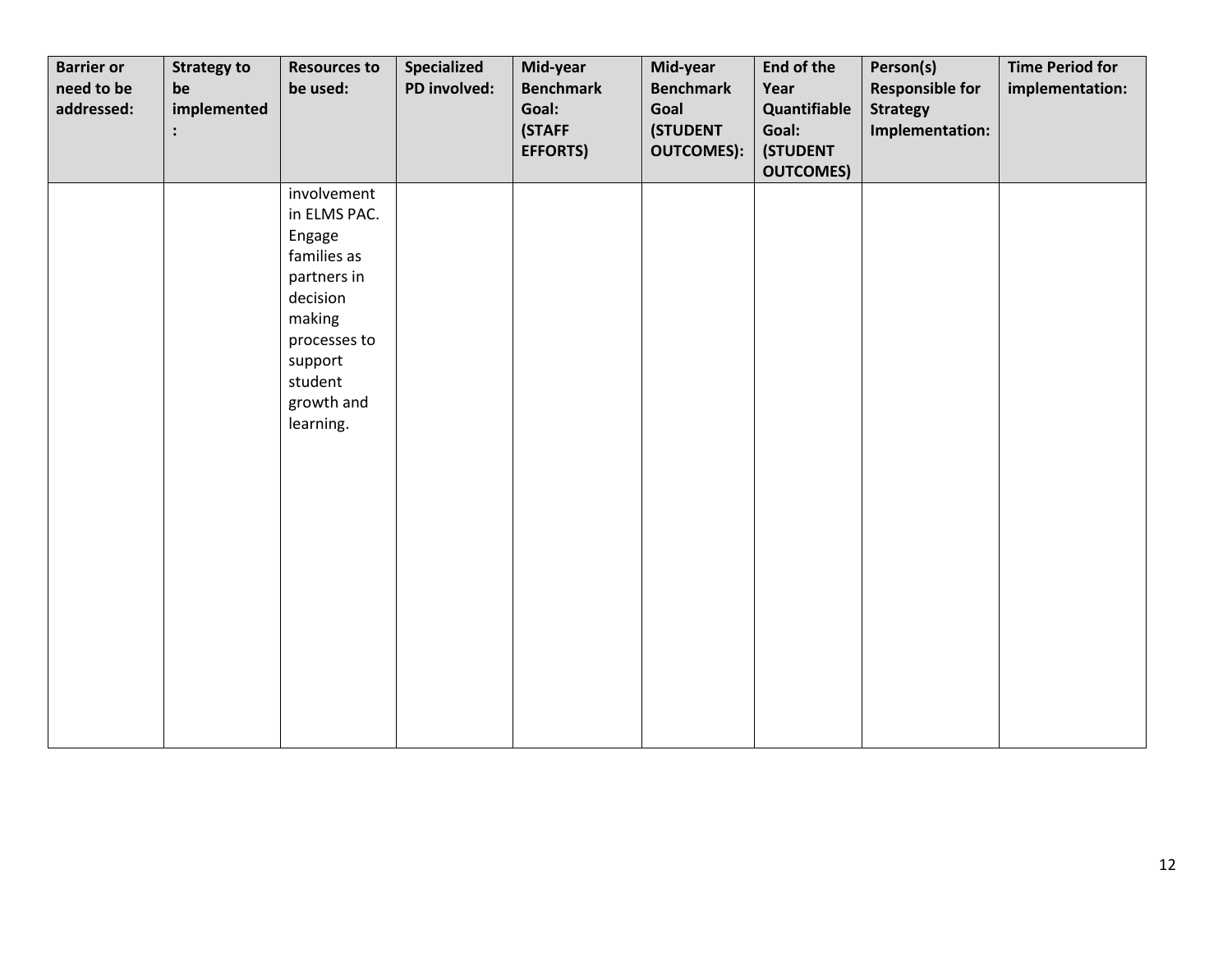| <b>Barrier or</b><br>need to be<br>addressed:                              | <b>Strategy to</b><br>be<br>implemented                                                                                                                                                                                                                                                                                           | <b>Resources to</b><br>be used:                                                                                                                                                                                                                                                                                                                                                                                                                                       | <b>Specialized</b><br>PD involved:                                                                                                                                                                                                                                                               | Mid-year<br><b>Benchmark</b><br>Goal:<br>(STAFF<br><b>EFFORTS)</b>                                                                                                                                                                                                                                                                                                                                    | Mid-year<br><b>Benchmark</b><br>Goal<br><b>(STUDENT</b><br><b>OUTCOMES):</b>                                                                                                                                                                                                                                                                                                          | End of the<br>Year<br>Quantifiable<br>Goal:<br><b>(STUDENT</b>                                                                                                                                                                                                                                                                                                                           | Person(s)<br><b>Responsible for</b><br><b>Strategy</b><br>Implementation: | <b>Time Period for</b><br>implementation:                                                                                                                                                                                                                                                                                                                                                                                                                                                              |
|----------------------------------------------------------------------------|-----------------------------------------------------------------------------------------------------------------------------------------------------------------------------------------------------------------------------------------------------------------------------------------------------------------------------------|-----------------------------------------------------------------------------------------------------------------------------------------------------------------------------------------------------------------------------------------------------------------------------------------------------------------------------------------------------------------------------------------------------------------------------------------------------------------------|--------------------------------------------------------------------------------------------------------------------------------------------------------------------------------------------------------------------------------------------------------------------------------------------------|-------------------------------------------------------------------------------------------------------------------------------------------------------------------------------------------------------------------------------------------------------------------------------------------------------------------------------------------------------------------------------------------------------|---------------------------------------------------------------------------------------------------------------------------------------------------------------------------------------------------------------------------------------------------------------------------------------------------------------------------------------------------------------------------------------|------------------------------------------------------------------------------------------------------------------------------------------------------------------------------------------------------------------------------------------------------------------------------------------------------------------------------------------------------------------------------------------|---------------------------------------------------------------------------|--------------------------------------------------------------------------------------------------------------------------------------------------------------------------------------------------------------------------------------------------------------------------------------------------------------------------------------------------------------------------------------------------------------------------------------------------------------------------------------------------------|
|                                                                            |                                                                                                                                                                                                                                                                                                                                   |                                                                                                                                                                                                                                                                                                                                                                                                                                                                       |                                                                                                                                                                                                                                                                                                  |                                                                                                                                                                                                                                                                                                                                                                                                       |                                                                                                                                                                                                                                                                                                                                                                                       | <b>OUTCOMES)</b>                                                                                                                                                                                                                                                                                                                                                                         |                                                                           |                                                                                                                                                                                                                                                                                                                                                                                                                                                                                                        |
| Lack of<br>consistent<br>attendance<br>for the<br>identified sub<br>group. | Develop a<br>school-wide<br>plan that<br>utilizes the<br>SIT team and<br>crew leaders<br>to target<br>students with<br>attendance<br>issues,<br>communicate<br>with the<br>identified sub<br>group and<br>their families,<br>implement,<br>and monitor<br>the progress<br>of the<br>interventions<br>on a<br>consistent<br>basis. | Leadership<br>team will<br>manage the<br>SIT team<br>meetings to<br>identify<br>trends and<br>needs of<br>students in<br>this sub<br>group. The<br>leadership<br>team will use<br>our<br>attendance<br>data to look<br>for absences<br>and tardiness<br>within this<br>sub group,<br>communicate<br>the trends<br>with crew<br>leaders and<br>families and<br>utilize<br>supports from<br>our guidance<br>counselor and<br>social worker<br>in efforts to<br>increase | Our guidance<br>counselor,<br>social worker<br>and support<br>staff will<br>provide the at<br>home<br>supports that<br>will<br>encourage<br>increased<br>attendance,<br>while the<br>leadership<br>team will<br>communicate<br>needs for<br>teachers to<br>be aware of<br>at weekly<br>meetings. | Leadership<br>team and SIT<br>team will<br>contact all<br>students in the<br>identified sub<br>group and put<br>in place<br>supports for<br>increased<br>attendance.<br>Leadership and<br>SIT team will<br>review<br>attendance<br>data to identify<br>increases and<br>plan to<br>celebrate them<br>with students<br>and families, at<br>Celebration of<br>Learning and/or<br>community<br>meetings. | Leadership<br>and SIT team<br>will be in<br>constant<br>communicati<br>on with<br>students so<br>that they can<br>identify<br>increases in<br>their<br>attendance<br>with a goal of<br>5%, they will<br>track their<br>growth with<br>their crew<br>leader<br>weekly and<br>will celebrate<br>their growth<br>at SCLs,<br>celebration<br>of learning<br>and<br>community<br>meetings. | Leadership<br>and SIT team<br>will be in<br>constant<br>communicati<br>on with<br>students so<br>that they<br>can identify<br>increases in<br>their<br>attendance<br>with a goal<br>of 5%, they<br>will track<br>their growth<br>with their<br>crew leader<br>weekly and<br>will<br>celebrate<br>their growth<br>at SCLs,<br>celebration<br>of learning<br>and<br>community<br>meetings. | Leadership<br>Team, SIT team<br>and crew leaders                          | September-June-<br>weekly SIT team<br>meetings and<br>weekly student<br>need meetings<br>with staff<br>September-<br>January-<br>SIT team will<br>identify<br>attendance needs<br>and put supports<br>in place to<br>support an<br>increase in<br>attendance-<br>communication<br>with crew leaders<br>and students will<br>be made and<br>students and crew<br>leaders will track<br>and progress<br>monitor<br>attendance<br>weekly-students<br>will celebrate<br>growth at<br>community<br>meetings |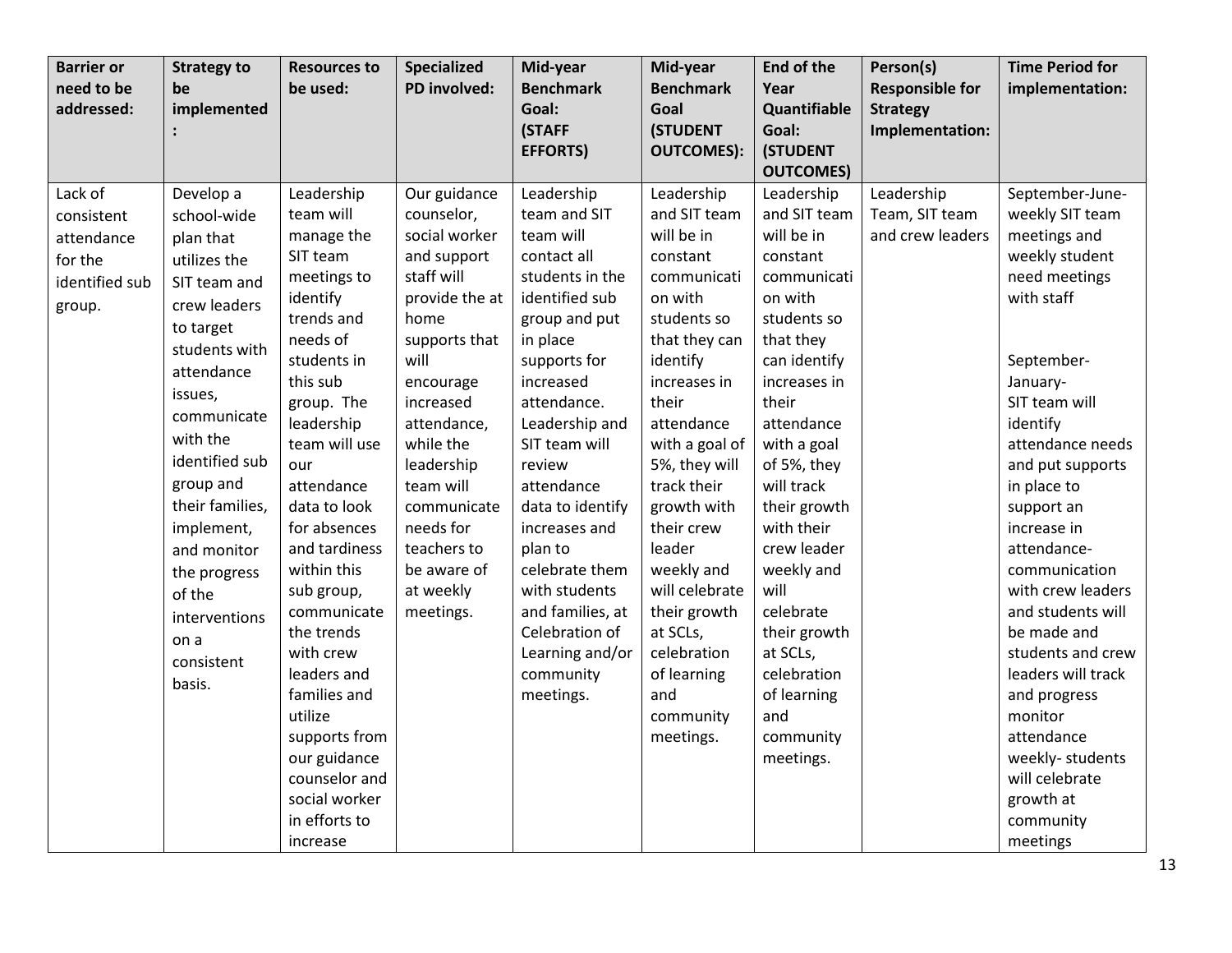| <b>Barrier or</b> | <b>Strategy to</b> | <b>Resources to</b> | <b>Specialized</b> | Mid-year         | Mid-year          | End of the       | Person(s)              | <b>Time Period for</b> |
|-------------------|--------------------|---------------------|--------------------|------------------|-------------------|------------------|------------------------|------------------------|
| need to be        | be                 | be used:            | PD involved:       | <b>Benchmark</b> | <b>Benchmark</b>  | Year             | <b>Responsible for</b> | implementation:        |
| addressed:        | implemented        |                     |                    | Goal:            | Goal              | Quantifiable     | <b>Strategy</b>        |                        |
|                   |                    |                     |                    | (STAFF           | <b>(STUDENT</b>   | Goal:            | Implementation:        |                        |
|                   |                    |                     |                    | <b>EFFORTS)</b>  | <b>OUTCOMES):</b> | (STUDENT         |                        |                        |
|                   |                    |                     |                    |                  |                   | <b>OUTCOMES)</b> |                        |                        |
|                   |                    | attendance.         |                    |                  |                   |                  |                        | (monthly),             |
|                   |                    |                     |                    |                  |                   |                  |                        | Student Led            |
|                   |                    |                     |                    |                  |                   |                  |                        | conferences and        |
|                   |                    |                     |                    |                  |                   |                  |                        | celebration of         |
|                   |                    |                     |                    |                  |                   |                  |                        | learning               |
|                   |                    |                     |                    |                  |                   |                  |                        |                        |
|                   |                    |                     |                    |                  |                   |                  |                        | January- June-         |
|                   |                    |                     |                    |                  |                   |                  |                        | SIT team will          |
|                   |                    |                     |                    |                  |                   |                  |                        | identify               |
|                   |                    |                     |                    |                  |                   |                  |                        | attendance needs       |
|                   |                    |                     |                    |                  |                   |                  |                        | and put supports       |
|                   |                    |                     |                    |                  |                   |                  |                        | in place to            |
|                   |                    |                     |                    |                  |                   |                  |                        | support an             |
|                   |                    |                     |                    |                  |                   |                  |                        | increase in            |
|                   |                    |                     |                    |                  |                   |                  |                        | attendance-            |
|                   |                    |                     |                    |                  |                   |                  |                        | communication          |
|                   |                    |                     |                    |                  |                   |                  |                        | with crew leaders      |
|                   |                    |                     |                    |                  |                   |                  |                        | and students will      |
|                   |                    |                     |                    |                  |                   |                  |                        | be made and            |
|                   |                    |                     |                    |                  |                   |                  |                        | students and crew      |
|                   |                    |                     |                    |                  |                   |                  |                        | leaders will track     |
|                   |                    |                     |                    |                  |                   |                  |                        | and progress           |
|                   |                    |                     |                    |                  |                   |                  |                        | monitor                |
|                   |                    |                     |                    |                  |                   |                  |                        | attendance             |
|                   |                    |                     |                    |                  |                   |                  |                        | weekly-students        |
|                   |                    |                     |                    |                  |                   |                  |                        | will celebrate         |
|                   |                    |                     |                    |                  |                   |                  |                        | growth at              |
|                   |                    |                     |                    |                  |                   |                  |                        | community              |
|                   |                    |                     |                    |                  |                   |                  |                        | meetings               |
|                   |                    |                     |                    |                  |                   |                  |                        | (monthly),             |
|                   |                    |                     |                    |                  |                   |                  |                        | Student Led            |
|                   |                    |                     |                    |                  |                   |                  |                        | Conferences and        |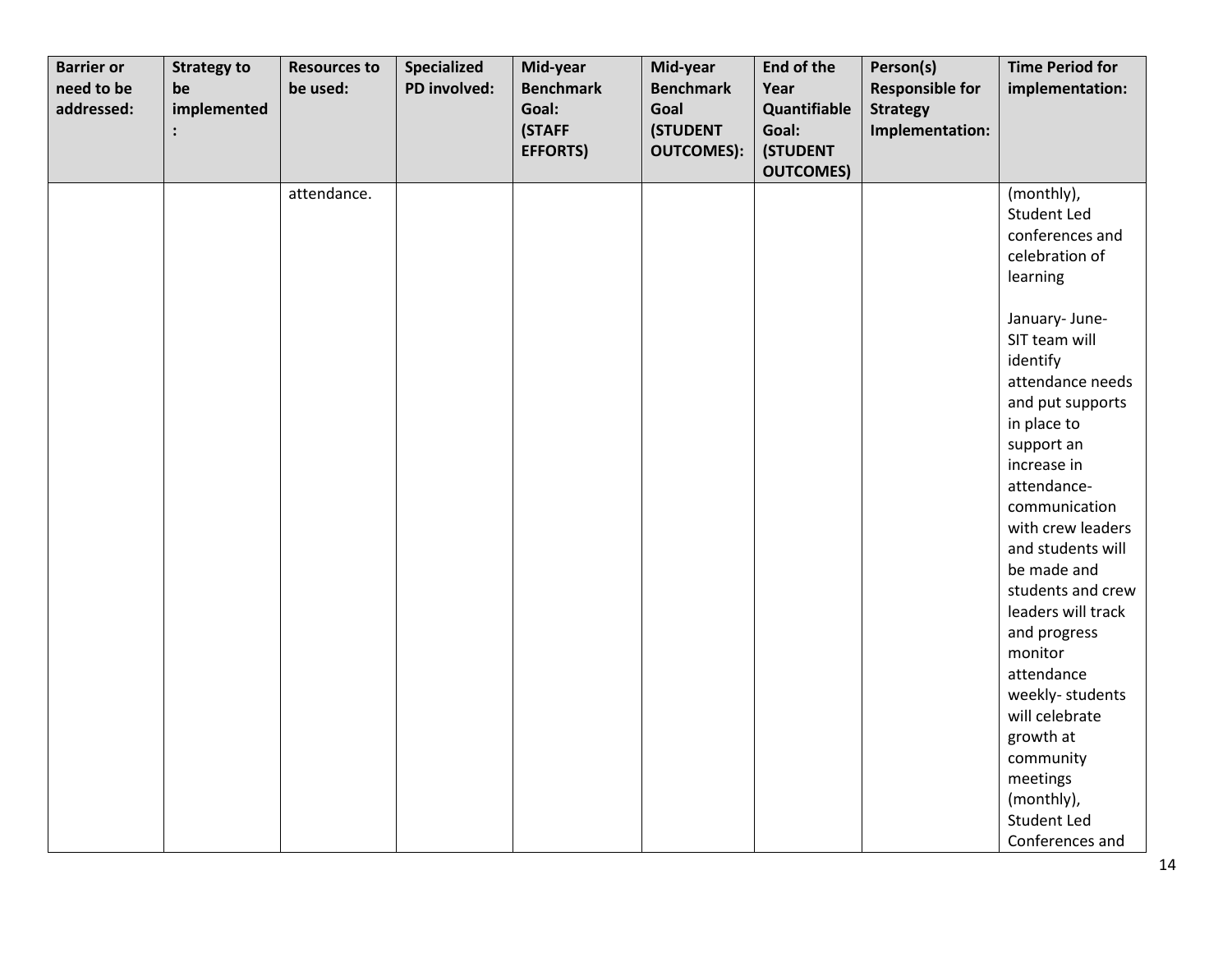| <b>Barrier or</b><br>need to be<br>addressed: | <b>Strategy to</b><br>be<br>implemented | <b>Resources to</b><br>be used: | <b>Specialized</b><br>PD involved: | Mid-year<br><b>Benchmark</b><br>Goal:<br>(STAFF<br><b>EFFORTS)</b> | Mid-year<br><b>Benchmark</b><br>Goal<br><b>(STUDENT</b><br><b>OUTCOMES):</b> | End of the<br>Year<br>Quantifiable<br>Goal:<br><b>(STUDENT</b><br><b>OUTCOMES</b> | Person(s)<br><b>Responsible for</b><br><b>Strategy</b><br>Implementation: | <b>Time Period for</b><br>implementation: |
|-----------------------------------------------|-----------------------------------------|---------------------------------|------------------------------------|--------------------------------------------------------------------|------------------------------------------------------------------------------|-----------------------------------------------------------------------------------|---------------------------------------------------------------------------|-------------------------------------------|
|                                               |                                         |                                 |                                    |                                                                    |                                                                              |                                                                                   |                                                                           | celebration of<br>learning                |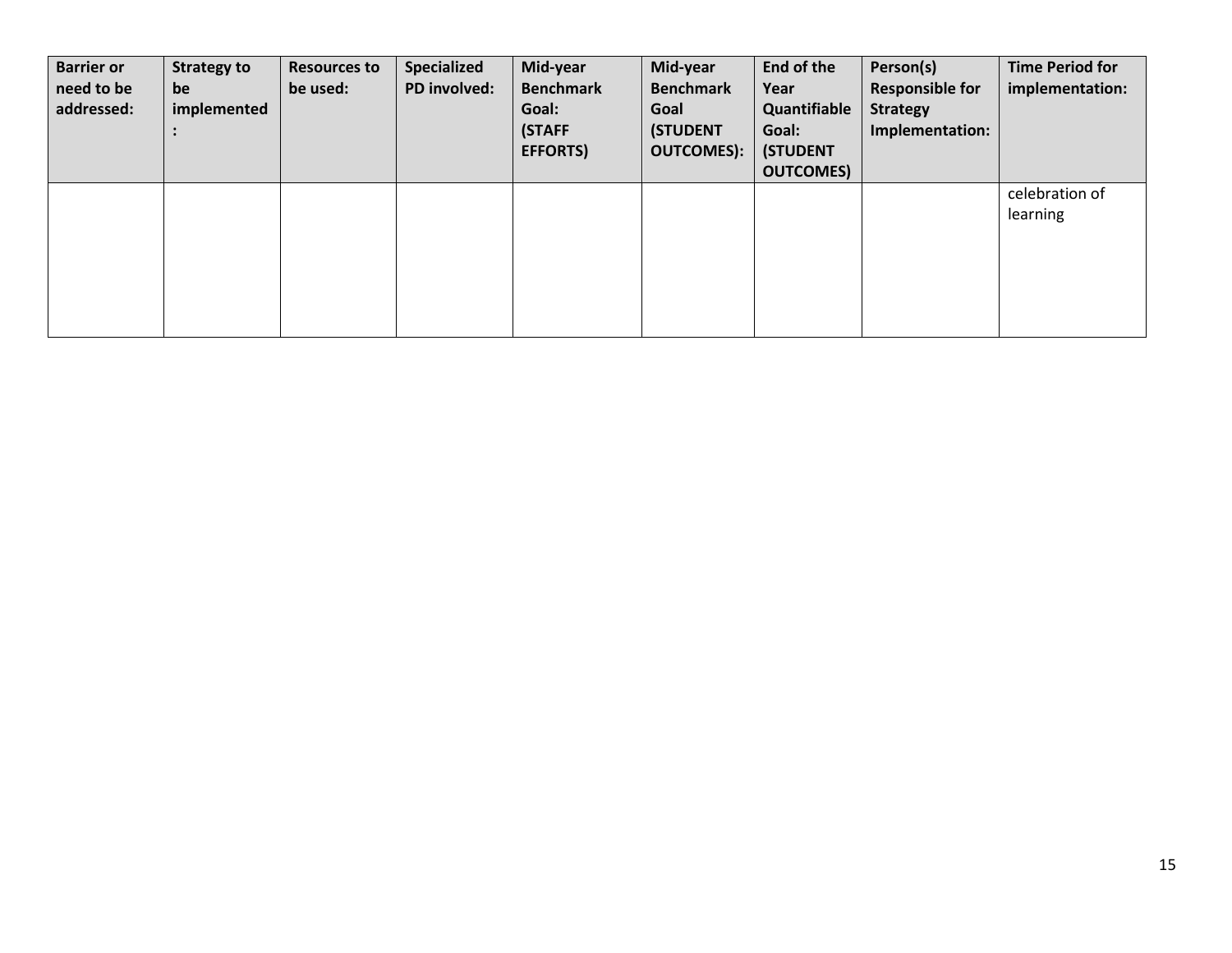#### Part III: Promoting Participation in State Assessments

*To be completed only by LAP Schools with subgroup(s) identified solely for the failure to meet the 95% participation rate on state assessments.* 

*In the table below, for each group for which the school failed to meet the 95% participation requirement in the 2015-16 school year, enter the percent of test participation in the 2016-17 school year:*

| <b>Group</b>            | 2015-16 ELA | 2016-17 ELA | Change $(+/-)$ | 2015-16 Math | 2016-17 Math | Change $(+/-)$ |
|-------------------------|-------------|-------------|----------------|--------------|--------------|----------------|
| Asian                   |             |             |                |              |              |                |
| <b>Black</b>            |             |             |                |              |              |                |
| <b>Economically</b>     |             |             |                | 91.1%        | 96.8%        | 5.7%           |
| <b>Disadvantaged</b>    |             |             |                |              |              |                |
| <b>English Language</b> |             |             |                |              |              |                |
| <b>Learners</b>         |             |             |                |              |              |                |
| <b>Hispanic</b>         |             |             |                |              |              |                |
| <b>Multiracial</b>      |             |             |                |              |              |                |
| <b>Native American</b>  |             |             |                |              |              |                |
| <b>Students with</b>    |             |             |                |              |              |                |
| <b>Disabilities</b>     |             |             |                |              |              |                |
| White                   |             |             |                |              |              |                |

Pursuant to the provisions of the Elementary and Secondary Education Act (ESEA), the United States Department of Education (USDE) requires that at least 95% of students in each accountability group for which a school is responsible must participate in the state's annual reading/language arts and mathematics assessments. To meet the requirements of New York's approved ESEA flexibility waiver, the New York State Education Department requires that districts with schools identified as Local Assistance Plan schools for failing to meet the 95% participation rate requirement for one or more accountability groups on an English language arts and/or mathematics accountability measure provide narrative responses to the questions below.

#### 1. *Did your school complete a Local Assistance Plan last year for Participation Rate?*

YES, we met our AYP goal for our ELA participation rate and students made growth on the assessment. We also had a 5.7% increase on our math participation rate.

#### *If yes, please skip questions 2, 3, and 4 and proceed to question 5. Be sure to complete the prompts for "Re-Identified Participation Rate LAP Schools ONLY"*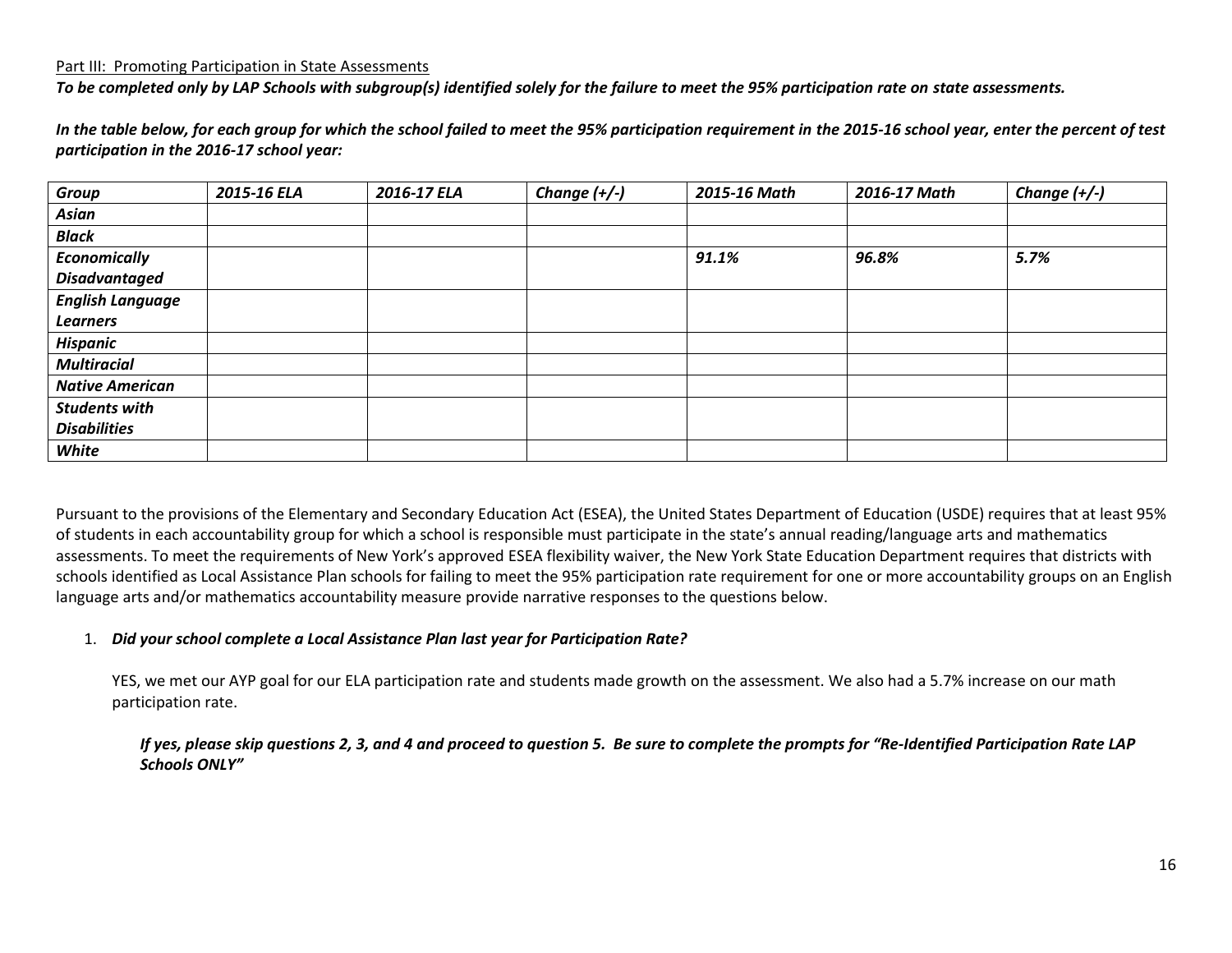#### **RE-IDENTIFIED PARTICIPATION RATE LAP SCHOOLS ONLY:**

## 2. *In the 2016-17 Local Assistance Plan, your school identified the strategies it would use to communicate with parents with parents and other stakeholders regarding the purposes of the NY state assessment program and regarding the revisions that have been recently made to the NY state assessment program.*

We continuously updated and trained our teachers on the revisions for all NY state assessments; within team meetings, data analysis meetings, weekly staff meetings, and strategic planning sessions after school with teachers and instructional coaches. We utilized our monthly PAC meetings to communicate and educate parents and other stakeholders regarding the importance of the NY state assessment program and the revisions. Our PAC meetings and communication/training with teachers were strategically planned with the principal and instructional coaches monthly. These planning sessions yielded educational opportunities for parents and families to help them understand what the NY State Assessment program offers, what the results mean, what the benefits of participation are for children, and how to help provide students with positive assessment experiences. Our PAC also updated families monthly about internal/district/school assessments that were coming up for students, provided them with ways in which to help prepare their children, and how to analyze and celebrate their results.

ELMS worked with EL Education to promote expeditionary learning best practices with interdisciplinary learning expeditions. Learning expeditions were put in place at all grade levels and involved all content areas. These learning expeditions promoted community service, community-based fieldwork and a culminating event that highlighted high-quality student work and performances. We worked to explicitly showcase student engagement and our work towards mastery of common core learning standards. Students and teachers made connections between how they were performing throughout the year and how identified supports enhanced their success on NY state assessments. Our hope was to build confidence in students and parents that would promote a higher participation rate on the NY state assessments. Student led conferences engaged students and parents in an analysis of NY state assessment data which were held during the fall and spring. Students also shared district/school assessment data which benchmarked their strengths and weaknesses. All ELMS students attended an advisory course daily, and the advisory teachers communicated with families 2-3 times per month and created a script that included an informative message about upcoming assessments. The teachers promoted positivity about the NY state assessments and celebrated student participation and effort.

## 3. *Did your participation rate improve from last year (i.e., from 2015-16 to 2016-17)? YES, we met our AYP goal for our ELA participation rate and students made growth on the assessment. We also had a 5.7% increase on our math participation rate.*

If you answered "YES," proceed to questions 11 - 13. If you answered "NO," proceed to questions 6-10.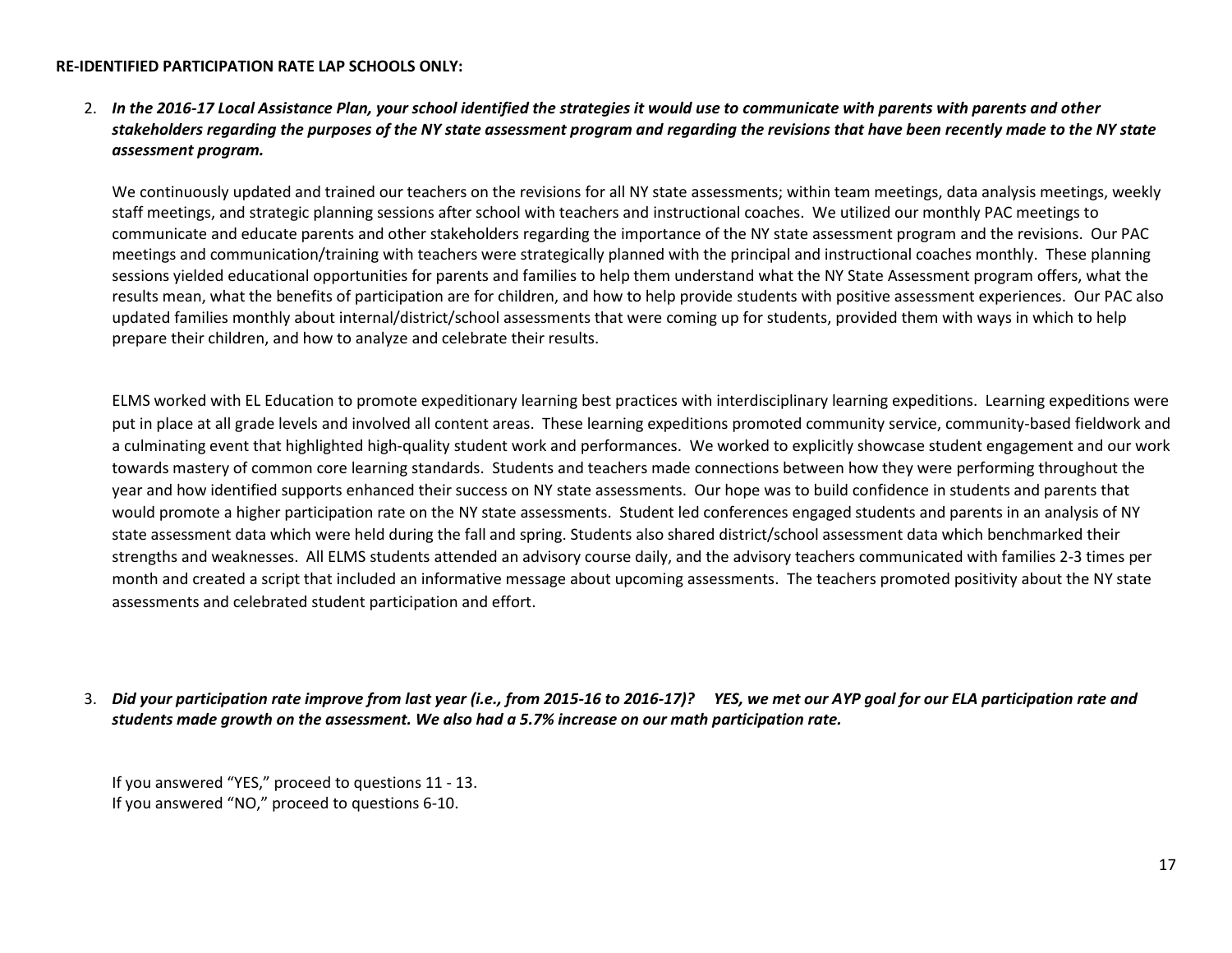#### *RE-IDENTIFIED PARTICIPATION RATE LAP SCHOOLS THAT ANSWERED "NO" FOR QUESTION 5: Your submission is complete. Thank you.*

## *11. How do you plan to communicate with parents and other stakeholders regarding the purposes of the NY state assessment program and regarding the revisions that have been recently made to the NY state assessment program? Will this communication differ from last year? (Re-identified Participation Rate LAP Schools that Answered YES to Question 5)*

We will continue to update and train our teachers on the revisions on all NY state assessments; within team meetings, data analysis meetings, weekly staff meetings and within strategic planning sessions after school with teachers and instructional coaches. We will utilize our monthly PAC meetings to communicate and educate parents and other stakeholders regarding the purpose of the NY state assessment program. Our PAC meetings and communication/training with teachers will be strategically planned with the principal and instructional coaches monthly. These planning sessions will yield educational opportunities for families and share information on what the NY state assessment program is, what the results mean, how their children will benefit, and how to help provide their children with positive assessment experiences. Our PAC will also update families monthly about internal/district/school assessments that are coming up for their children, provide them with ways in which to help prepare their children, and how to analyze and celebrate their results. This will differ slightly from last year because we will focus more heavily on the math assessments.

#### *Proceed to question 12*

*12. Some parents are unaware of how to interpret state assessments results and use them to support their children's learning, which may cause these parents to believe that state assessments do not provide valuable instructional information about their children. How do you plan to provide training to all parents in how to interpret state assessment results and how the assessments are used to support the learning of children? Will this training differ from last year? (Re-identified Participation Rate LAP Schools that Answered YES to Question 5)*

We will utilize our monthly PAC meetings to communicate and educate parents and other stakeholders regarding the purposes of the NY state assessment program and the revisions. Our PAC meetings and communication/training will be strategically planned with the principal and instructional coaches monthly. These planning sessions will yield educational opportunities for parents and families that will educate them on what the NY state assessment program is, what the results mean, the benefits for the students, and how to help provide their children with positive assessment experiences. Our PAC will also update parents and families monthly about internal/district/school assessments that are coming up, provide them with ways in which to help prepare their children, and how to analyze and celebrate their results. This will differ slightly from last year because we will focus more heavily on the math assessments.

#### *Proceed to question 13*